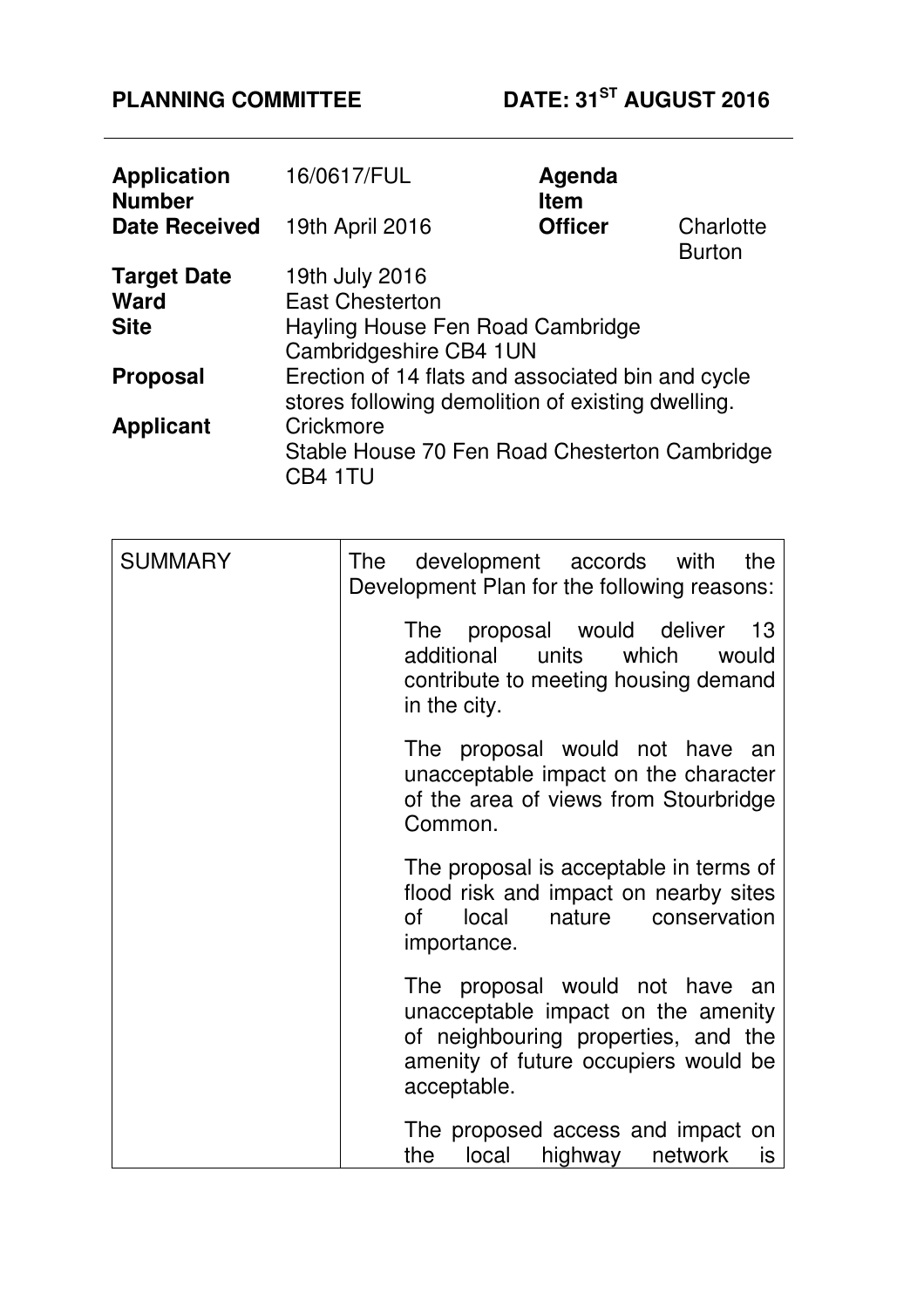|                           | acceptable. |
|---------------------------|-------------|
| RECOMMENDATION   APPROVAL |             |

# **1.0 SITE DESCRIPTION/AREA CONTEXT**

- 1.1 The site is 0.41 hectares on the southern side of Fen Road to the east of the Chesterton Junction railway crossing. The site comprises Hayling House – a detached bungalow - and its curtilage which has been recently cleared.
- 1.2 The southern boundary of the site fronts the public footpath along the River Cam. There is an existing access from the site to the footpath. The remainder of the boundary is vegetated. To the west is a triangle of land owned by British Rail, which currently has a thick cover of trees and vegetation.
- 1.3 To the east, the site adjoins Fen View Court. This is a relatively dense development of flats and houses. The red brick buildings are visible from the river. On the opposite site of Fen Road to the north is a mix of 2 storey residential properties and bungalows set back from Fen Road.
- 1.4 The existing building is not listed and is not a building of local interest, nor are there any within the vicinity. The site is not within a conservation area, however to the south is the Stourbridge Common Area of the Central Conservation Area, which includes the northern river bank adjoining the application site.
- 1.5 There are numerous mature trees on the boundaries of the site, although none are subject to Tree Protection Orders. The south western corner of the site is within Flood Zone 3 and the remainder of the site (with the exception of the north western corner) is within Flood Zone 2.
- 1.6 The site is within the setting of the Cambridge Green Belt which includes Stourbridge Common to the south. Stourbridge Common is also a site of local nature conservation importance.
- 1.7 The site falls outside the controlled parking zone.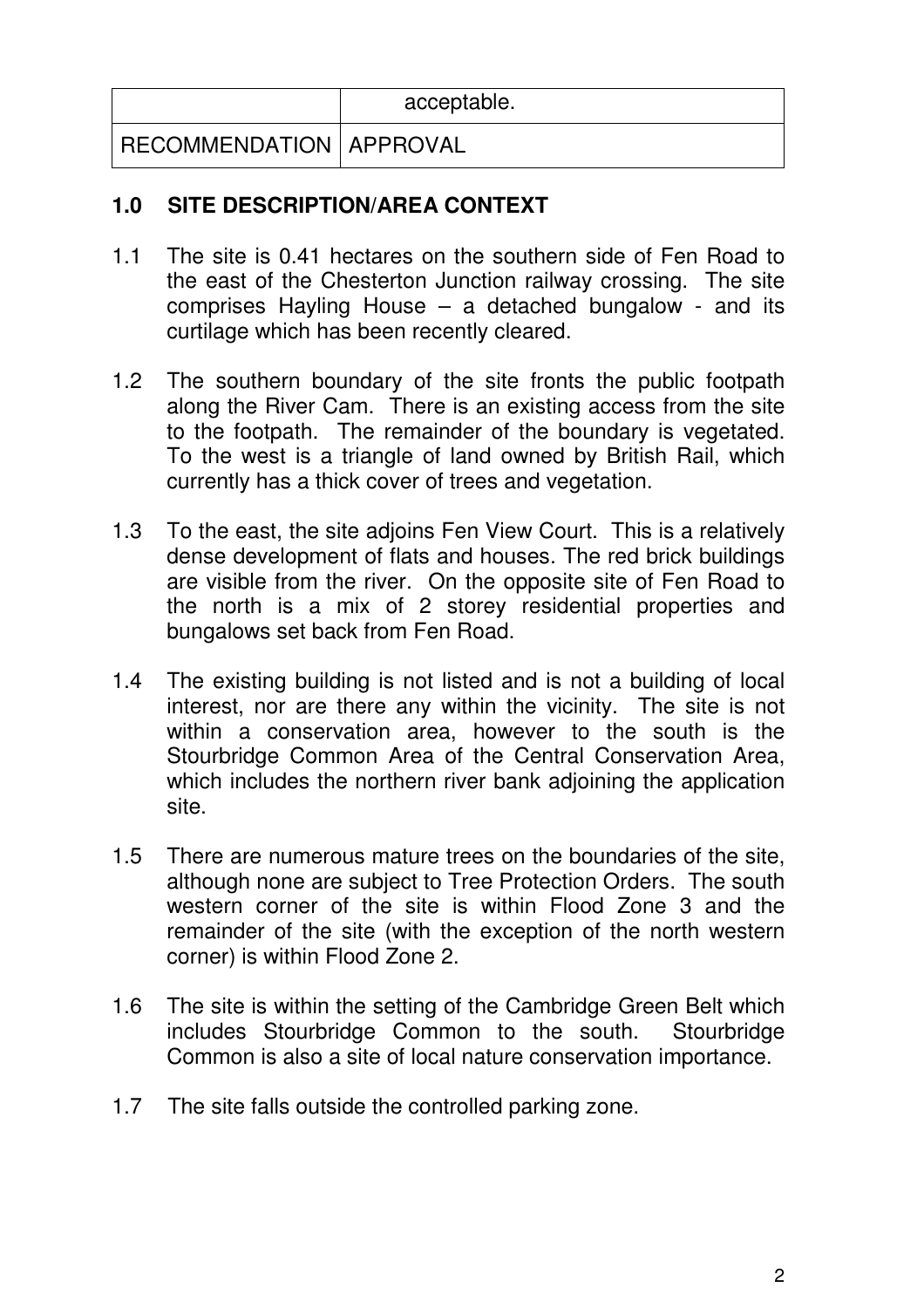# **2.0 THE PROPOSAL**

- 2.1 The proposal is for the erection of 14 flats following demolition of the existing dwelling, with associated access, car and cycle parking, bin stores and landscaping. All units would be 2-bed and for market sale.
- 2.2 The units would be arranged in three blocks which would all be two storeys:

 Blocks 1 and 2 on the middle part of the site would have 4 units each. The blocks would have two pitched roof elements linked by a flat roof containing a communal access. Block 3 on the northern part of the side fronting Fen Road would have 6 units with three pitched roof elements linked by flat roof containing a communal access.

- 2.3 The buildings would be constructed of buff colour facing brickwork with dark grey fibre cement cladding. The south east gable elevations of each block would feature full height glazing across the width of the elevation and a balcony on both floors.
- 2.4 The site would be landscaped with communal open space, including the southern part of the site fronting the river. During the course of the application, revised plans were submitted to enhance the landscape buffers. Pedestrian access would be provided onto Fen Road and to the footpath along the river, which would both be gated.
- 2.5 Vehicle access would be via Fen View Court and car parking would be provided in three small parking courts. Communal cycle and bin stores would be provided for each of the blocks along the eastern boundary of the site and on the western side of Block 3.

# **3.0 SITE HISTORY**

| <b>Reference</b> | <b>Description</b>                                                                              | <b>Outcome</b>           |
|------------------|-------------------------------------------------------------------------------------------------|--------------------------|
| 15/0606/FUL      | Erection of 14 flats and<br>associated bin and cycle stores                                     | Application<br>withdrawn |
|                  | following demolition of existing<br>dwelling                                                    |                          |
| 14/2053/FUL      | Erection of 15 flats and<br>associated bin and cycle stores<br>following demolition of existing | Application<br>withdrawn |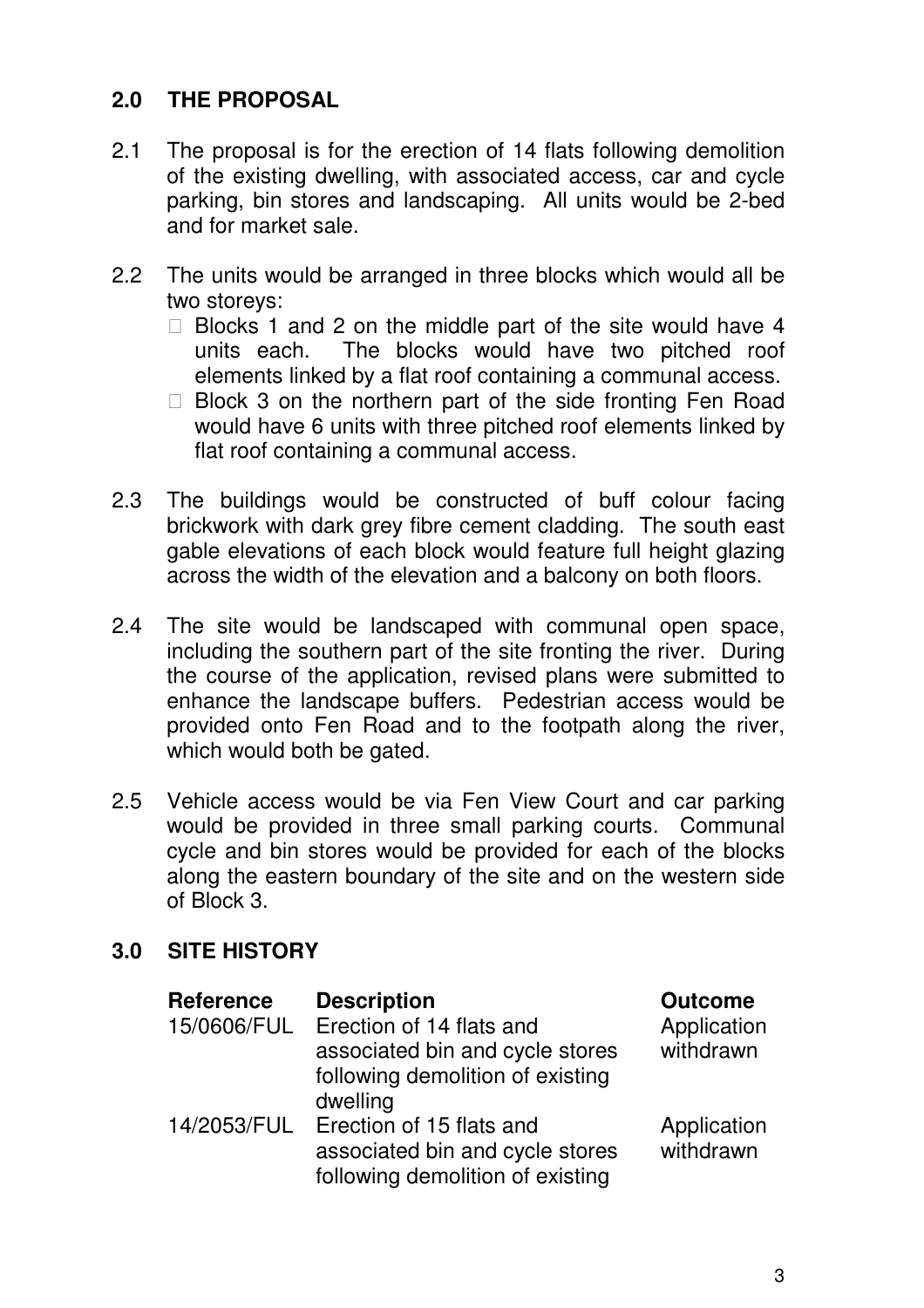|             | dwelling.                        |            |
|-------------|----------------------------------|------------|
| 11/0786/FUL | Erection of two dwellings        | Approved   |
|             | following demolition of existing | subject to |
|             | dwelling.                        | conditions |
| 10/0389/FUL | Erection of two dwellings        | Approved   |
|             | following demolition of existing | subject to |
|             | dwelling.                        | conditions |

## **4.0 PUBLICITY**

| 4.1 Advertisement:       | Yes. |
|--------------------------|------|
| <b>Adjoining Owners:</b> | Yes  |
| Site Notice Displayed:   | Yes  |

#### **5.0 POLICY**

- 5.1 See Appendix 1 for full details of Central Government Guidance, Cambridge Local Plan 2006 policies, Supplementary Planning Documents and Material Considerations.
- 5.2 Relevant Development Plan policies

| <b>PLAN</b>                   |       | <b>POLICY NUMBER</b>                                         |
|-------------------------------|-------|--------------------------------------------------------------|
| Cambridge<br><b>Plan 2006</b> | Local | $\vert 3/1, 3/4, 3/7, 3/8, 3/9, 3/10, 3/11,$<br>3/12         |
|                               |       | $4/1, 4/2, 4/3, 4/4, 4/6, 4/9, 4/11, 4/13,$<br>4/15          |
|                               |       | 5/1, 5/5, 5/9, 5/10                                          |
|                               |       | 8/1, 8/2, 8/3, 8/4, 8/5, 8/6, 8/7, 8/10,<br>8/11, 8/16, 8/18 |
|                               |       |                                                              |

5.3 Relevant Central Government Guidance, Supplementary Planning Documents and Material Considerations

| Central<br>Government | $\sqrt{2012}$ |  | National Planning Policy Framework March |  |
|-----------------------|---------------|--|------------------------------------------|--|
| Guidance              |               |  | National Planning Policy Framework -     |  |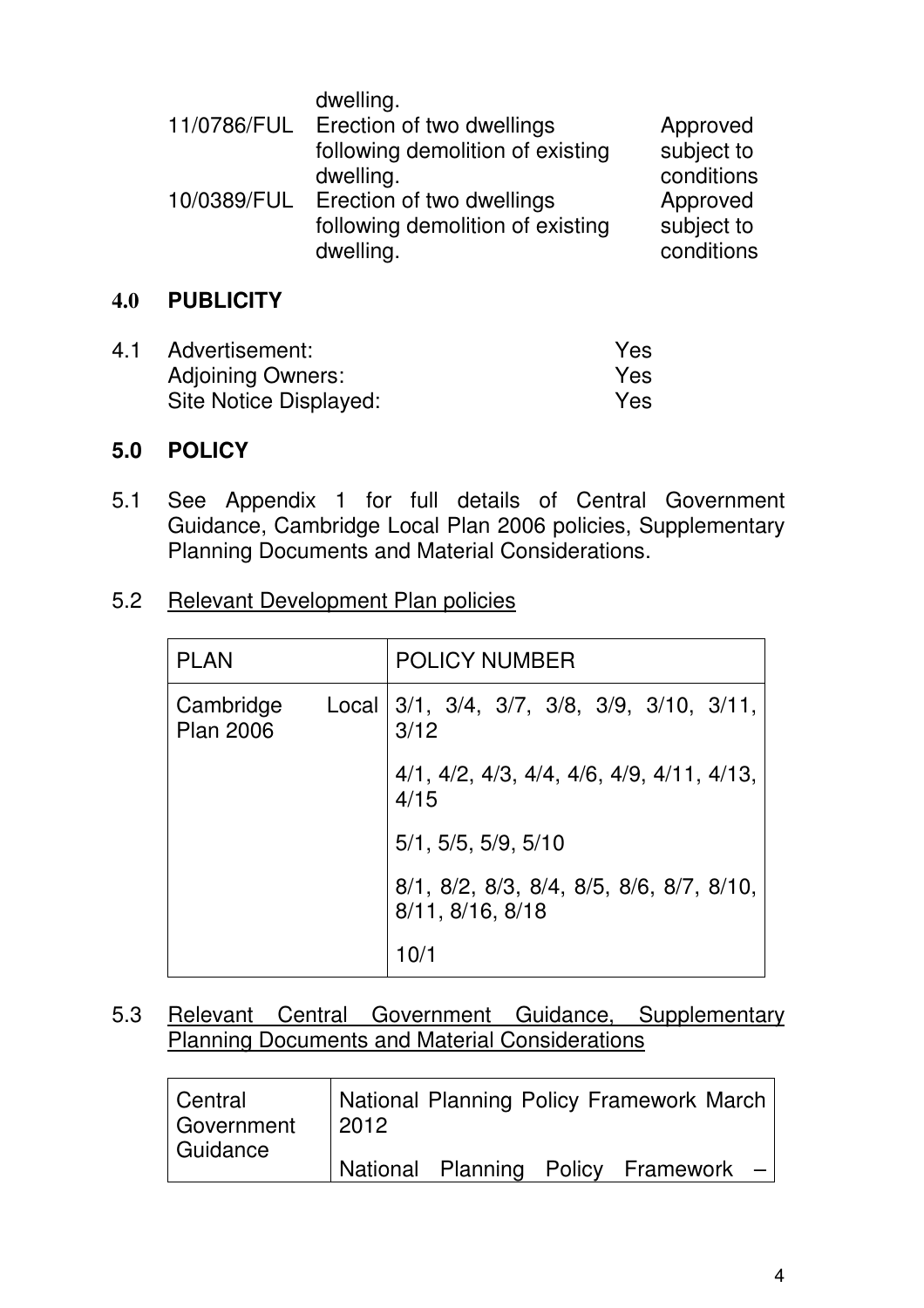|                                       | <b>Planning Practice Guidance March 2014</b>                                                                                                      |  |
|---------------------------------------|---------------------------------------------------------------------------------------------------------------------------------------------------|--|
|                                       | Circular 11/95                                                                                                                                    |  |
|                                       | Planning Policy Statement - Green Belt<br>and intentional unauthorised<br>protection<br>development August 2015                                   |  |
| Supplementary<br>Planning<br>Guidance | Sustainable Design and Construction (May<br>2007)                                                                                                 |  |
|                                       | Cambridgeshire and Peterborough Waste<br>Partnership (RECAP): Waste Management<br>Design Guide Supplementary Planning<br>Document (February 2012) |  |
|                                       | Planning Obligation Strategy (March 2010)                                                                                                         |  |
|                                       | Public Art (January 2010)                                                                                                                         |  |
| <b>Material</b>                       | <b>City Wide Guidance</b>                                                                                                                         |  |
| Considerations                        | Cambridge and South Cambridgeshire<br><b>Strategic Flood Risk Assessment</b><br>(November 2010)                                                   |  |
|                                       | Strategic Flood Risk Assessment (2005)                                                                                                            |  |
|                                       | Cambridge and Milton Surface<br>Water<br>Management Plan (2011)                                                                                   |  |
|                                       | <b>Biodiversity Checklist for Land Use Planner</b><br>in Cambridgeshire and Peterborough<br>(March (2011)                                         |  |
|                                       | Cambridge City Nature Conservation<br>Strategy (2006)                                                                                             |  |
|                                       | Cambridge City Council (2011) - Open<br>Space and Recreation Strategy.                                                                            |  |
|                                       | Cambridge City Council Open Space<br>Standards Guidance for Interpretation and<br>Implementation (2010)                                           |  |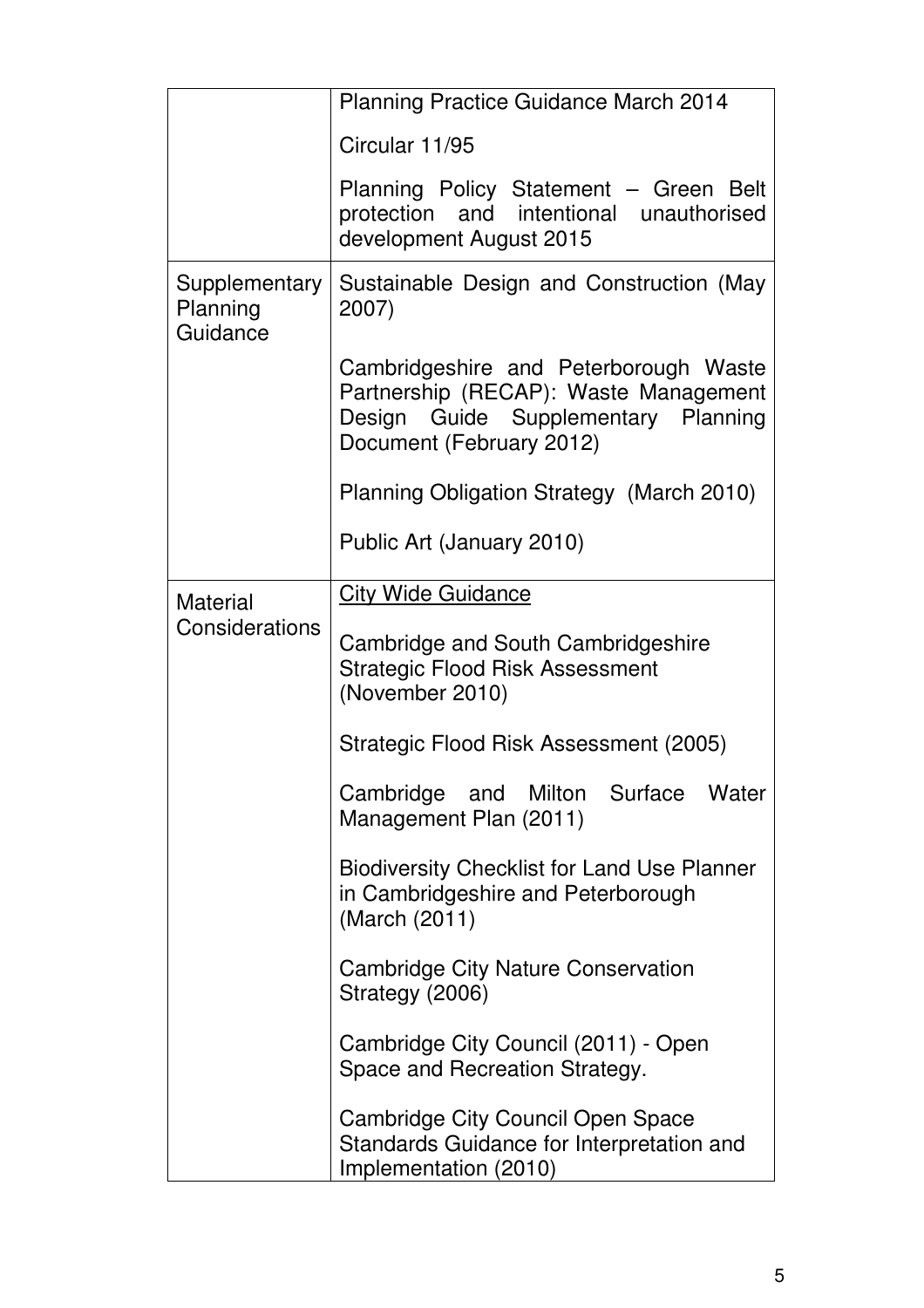| <b>Cycle Parking Guide for New Residential</b><br>Developments (2010)  |
|------------------------------------------------------------------------|
| <b>Area Guidelines</b>                                                 |
| Cambridge City Council (2002)–Eastern<br>Corridor Area Transport Plan. |

# 5.4 Status of Proposed Submission – Cambridge Local Plan

Planning applications should be determined in accordance with policies in the adopted Development Plan and advice set out in the NPPF. However, after consideration of adopted plans and the NPPF, policies in emerging plans can also be given some weight when determining applications. For Cambridge, therefore, the emerging revised Local Plan as published for consultation on 19 July 2013 can be taken into account, especially those policies where there are no or limited objections to it. However it is likely, in the vast majority of instances, that the adopted development plan and the NPPF will have considerably more weight than emerging policies in the revised Local Plan.

For the application considered in this report, there are no policies in the emerging Local Plan that should be taken into account.

# **6.0 CONSULTATIONS**

# 6.1 **Cambridgeshire County Council (Highways Development Management)**

No objection.

Visibility splays are acceptable.

Internal roads are unsuitable for adoption by the Highway Authority and will remain as private streets. Ensure the Waste Collection Service is happy to collect from within the site otherwise the drag distances to the nearest Highway Authority adopted vehicular carriageway would exceed the acceptable maxima. If the intended waste collection methodology proves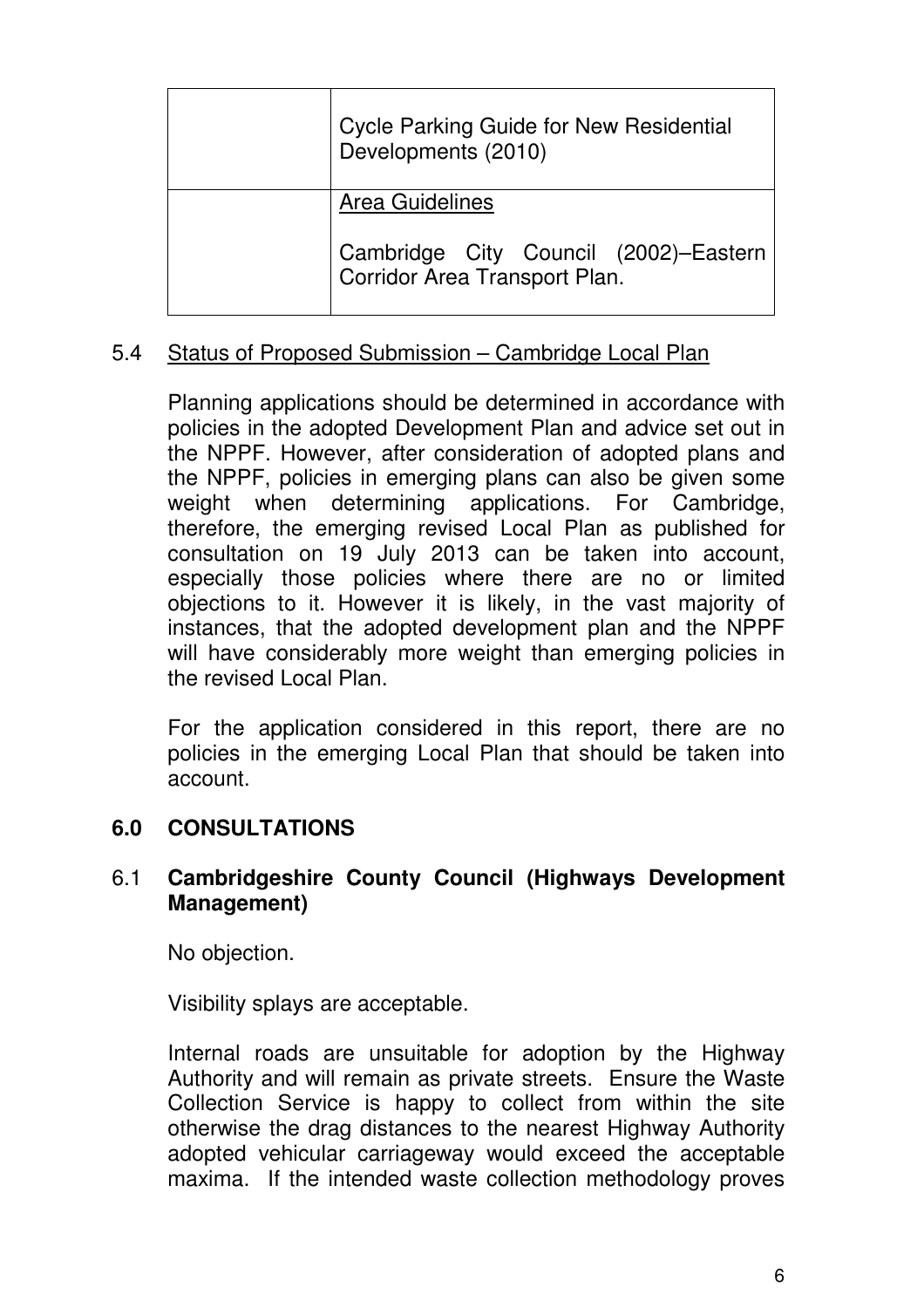un-implementable, storage of bins may occur on-street, which would present a hazard to highway users that close to the level crossing.

Willing to adopt the proposed footway on Fen Road, but would not seek to encourage the use of Fen Road for access to and from the site by pedestrians and cyclists as this would increase usage of the crossing by vulnerable users.

The link between Fen Road and the towpath footway/cycleway provides a useful alternative route, avoiding the level crossing for these modes and would also provide access of similar advantage to the footway/cycleway bridge over the Cam.

The Highway Authority would be willing to adopt this route as public highway with the status of cyclepath as securing this route would provide an alternative, safer route for the wider public, reducing usage of the level crossing by these modes, and offsetting the impact of the increase in motor vehicles resultant from this proposal.

This would, however require the removal of the gates at either end and the replacement of the outward opening doors on the bicycle and bin stores with sliding doors to avoid conflict with users of the highway.

Recommended conditions:

 Bespoke manoeuvring area condition Bespoke accesses condition Bespoke visibility splays condition

#### 6.2 **Environmental Health**

No objection. Recommended conditions: CC63 – construction hours EH1 – collection during construction PILING – piling DUST – dust condition DUSTCI – dust condition informative Bespoke noise assessment / insulation scheme (internal and external) Bespoke contaminated land informative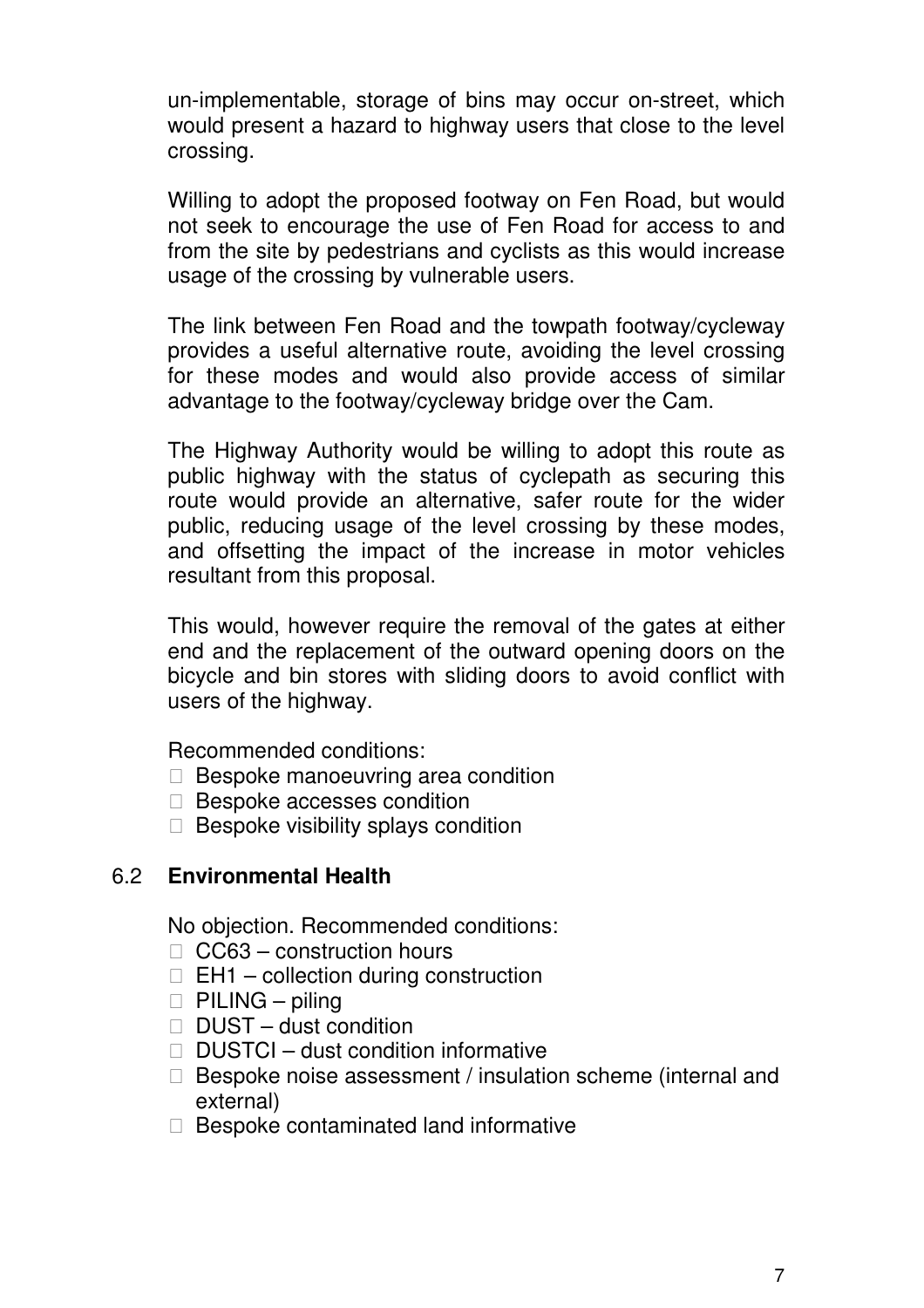# Railway noise

The northern portion of the site is close to the railway mainline and Chesterton Junction level crossing. Indeed, at its closest, Block 3 and Block 1 appear to be approximately 23m and 25m respectively from the rail track. Given the closeness of the track and level crossing to the proposed development, there is the potential for noise disturbance to be caused to future occupiers. I recommend a noise assessment / insulation scheme type condition to ensure a full building envelope and ventilation scheme is provided to achieve the requires standards.

# 6.3 **Refuse and Recycling**

No objection. Bin provision is adequate for these 14 flats. Provided the road (paving) is suitable for a 26 tonne refuse lorry, and no parking is allowed outside of the parking bays restricting access to the lorry, then no problems with the collections.

# 6.4 **Urban Design and Conservation Team**

No objection. Recommended conditions: Materials samples Details of walls

# 6.5 **Landscape Team**

No objection. Recommended conditions: Hard and soft landscaping scheme Boundary treatments Landscape management and maintenance plan.

# 6.6 **Access Officer**

No objection. Recommend the new housing meets condition 2 (formerly lifetime homes) of housing design Part M Building Regulations 2015.

# 6.7 **Senior Sustainability Officer (Design and Construction)**

While some aspects of the scheme in relation to sustainable design and construction and renewable energy provision are supported, subject to the imposition of the conditions suggested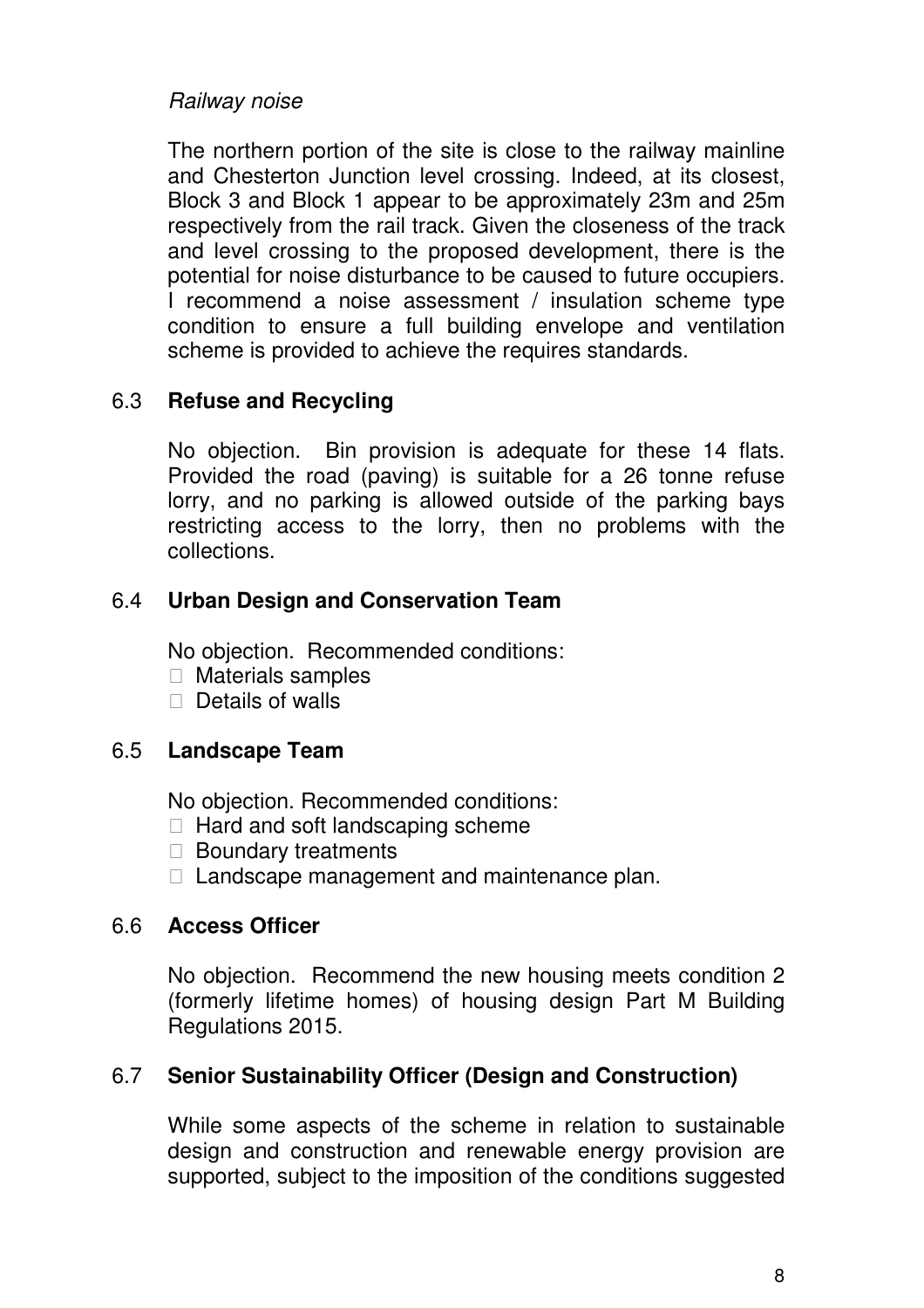below, I share the concerns of the Council's Sustainable Drainage Engineer and, as such, am unable to give the application my full support until such time as flood risk concerns are appropriately addressed in consultation with the Sustainable Drainage Engineer.

The use of photovoltaic panels is supported. Calculations need to be provided to demonstrate at least 10% of the development's total predicted energy requirements will be from on-site renewable energy sources. This can be dealt with through recommended condition:

Renewable energy calculations

General approach to sustainable design and construction is supported:

 The design of principal rooms to face south in order take advantage of solar gain. While this approach is supported, it does need to be balanced against the need to minimise excessive solar gain in the summer. The proposed balconies will provide some shading, helping to reduce the risk of overheating, but it may also be necessary to consider the specification of solar control glazing;

 The reference to the use of thermal mass is supported, although it is not clear whether this thermal mass will be exposed or whether a wet plaster finish will be utilised in order to maximise the benefits of the thermal mass. Thermal mass also needs to be combined with secure night time ventilation, and it is not clear whether this is provided for. This element is important to ensure that exposed thermal mass does not inadvertently contribute to unwanted internal heat gains in the summer;

 The specification of Mechanical Ventilation with Heat Recovery (MVHR), which will help maintain a healthy indoor environment. While the use of MVHR is supported, it will be important to ensure that this is specified with a summer bypass mode to ensure that it does not inadvertently contribute to unwanted internal heat gains in the summer;

 A commitment to utilising water efficient appliances and sanitary ware to achieve water efficiency levels of 120 litres/person/day. While this approach is welcomed, I would encourage the applicant to go further given the levels of water stress facing Cambridge. The Council is looking to introduce a new planning policy requirement for all new development to achieve a level of water consumption of 110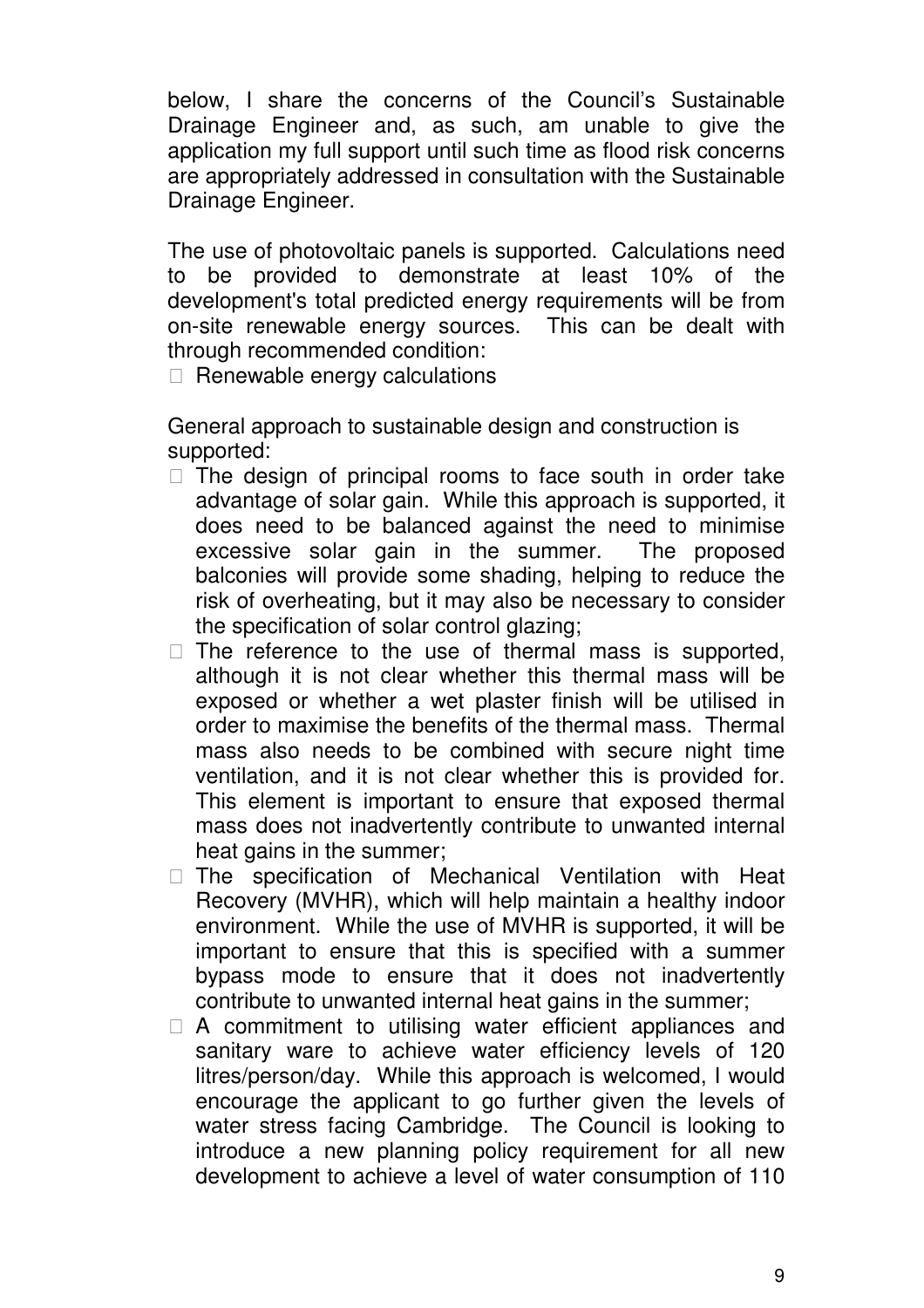litres/person/day based on the requirements set out in the optional national technical requirements set out in Part G of the Building Regulations, 2015 edition. While this is not yet an adopted policy requirement, I would encourage the applicant to give consideration to implementing the maximum fittings specification set out in Table 2.2 of this document.

The Sequential Test has been applied to the site and has demonstrated that the principle of development in this location is acceptable. No objection, provided the Sustainable Drainage Engineer supports the Flood Risk Assessment.

# 6.8 **Sustainable Drainage Officer**

No objection. Support the Flood Risk Assessment. The applicant will need to provide a topographic survey to demonstrate that they have undertaken the re-contouring of the land. This can be dealt with through recommended condition: Topographic survey

## 6.9 **Environment Agency**

#### Comments 09.05.2016

In the absence of an acceptable Flood Risk Assessment we object to the grant of planning permission and recommend refusal on this basis that the FRA submitted with this application does not comply with the requirements set out in paragraph 9 the Technical Guide to the National Planning Policy Framework. The submitted FRA does not therefore; provide a suitable basis for assessment to be made of the flood risks arising from the proposed development. We ask to be re-consulted with the results of the FRA. We will provide you with bespoke comments within 21 days of receiving formal reconsultation. Our objection will be maintained until an adequate FRA has been submitted.

No further comments received on revised Flood Risk Assessment

# 6.10 **Anglian Water**

The development site is within the 15m cordon sanitaire of a sewage pumping station. Recommended condition: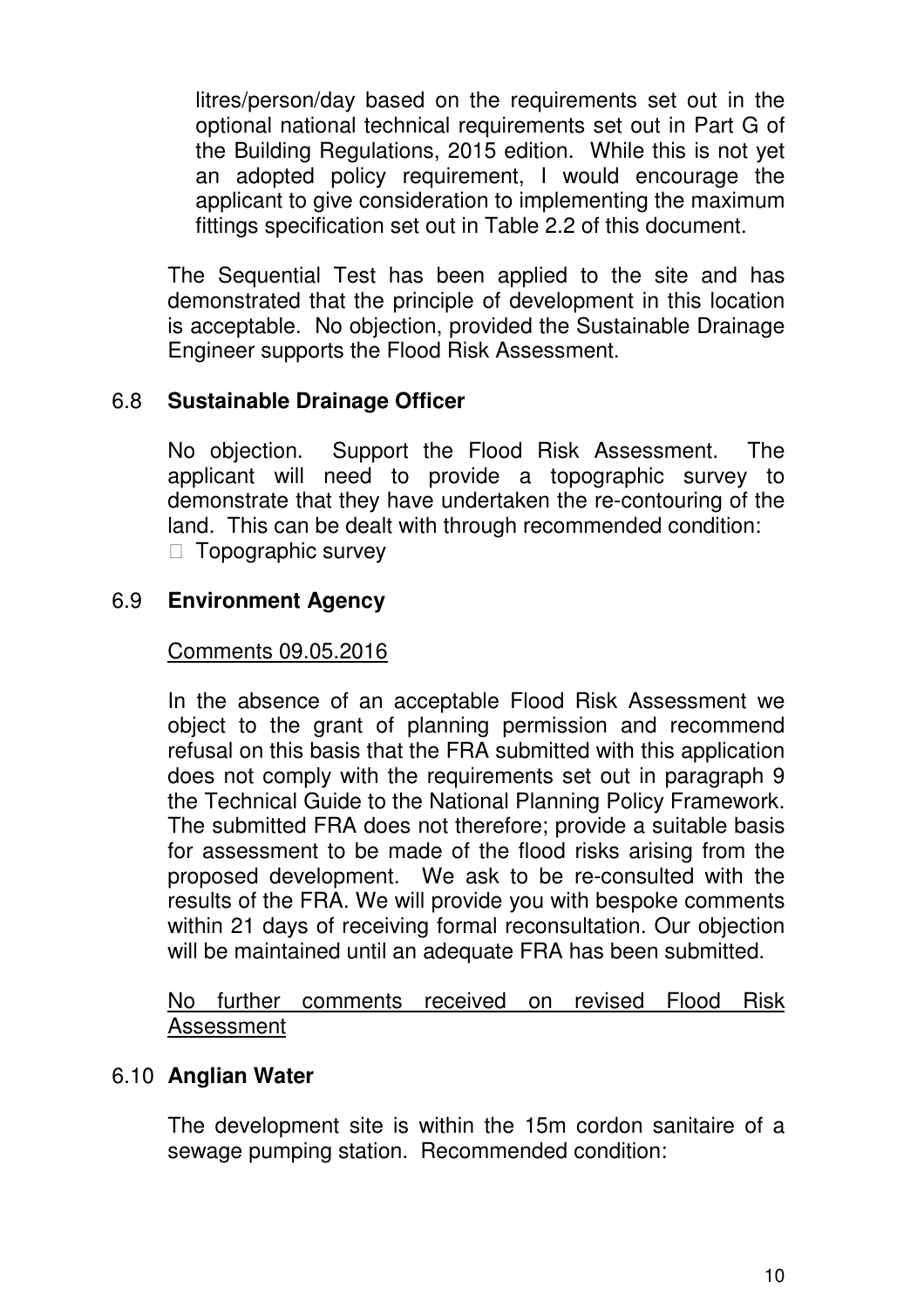No noise sensitive development within 15m of pumping station

Development will lead to an unacceptable risk of flooding downstream. A drainage strategy will need to be prepared in consultation with Anglian Water to determine mitigation measures. Recommended condition:

Foul water strategy.

From the details submitted the proposed method of surface water management does not relate to Anglian Water operated assets. As such, we are unable to provide comments on the suitability of the surface water management. Should the proposed method of surface water management change to include interaction with Anglian Water operated assets, we would wish to be re-consulted to ensure that an effective surface water drainage strategy is prepared and implemented.

# 6.11 **Walking and Cycling Officer**

The proposal to dedicate 2m for adoption of highway to allow for a new footway is welcomed. The cycle and pedestrian route through the site linking Fen Road to the towpath will be a very useful link, avoiding the level crossing. As such it is strongly recommended that this link is available to the public and that the gates are removed to allow this access. This path could be also be offered up as public highway. Cycle parking proposed for blocks 2 and 3 and for visitors is fine. There does not appear to be any cycle parking associated with block 1 which is not acceptable.

# 6.12 **Cambridgeshire County Council (Growth and Economy - Waste)**

No objection. Recommended conditions: Detailed Waste Management and Minimisation Plan

# 6.13 **Cambridgeshire County Council (Growth and Economy - Flooding)**

No objection. Recommended conditions: Surface water drainage scheme Surface water drainage maintenance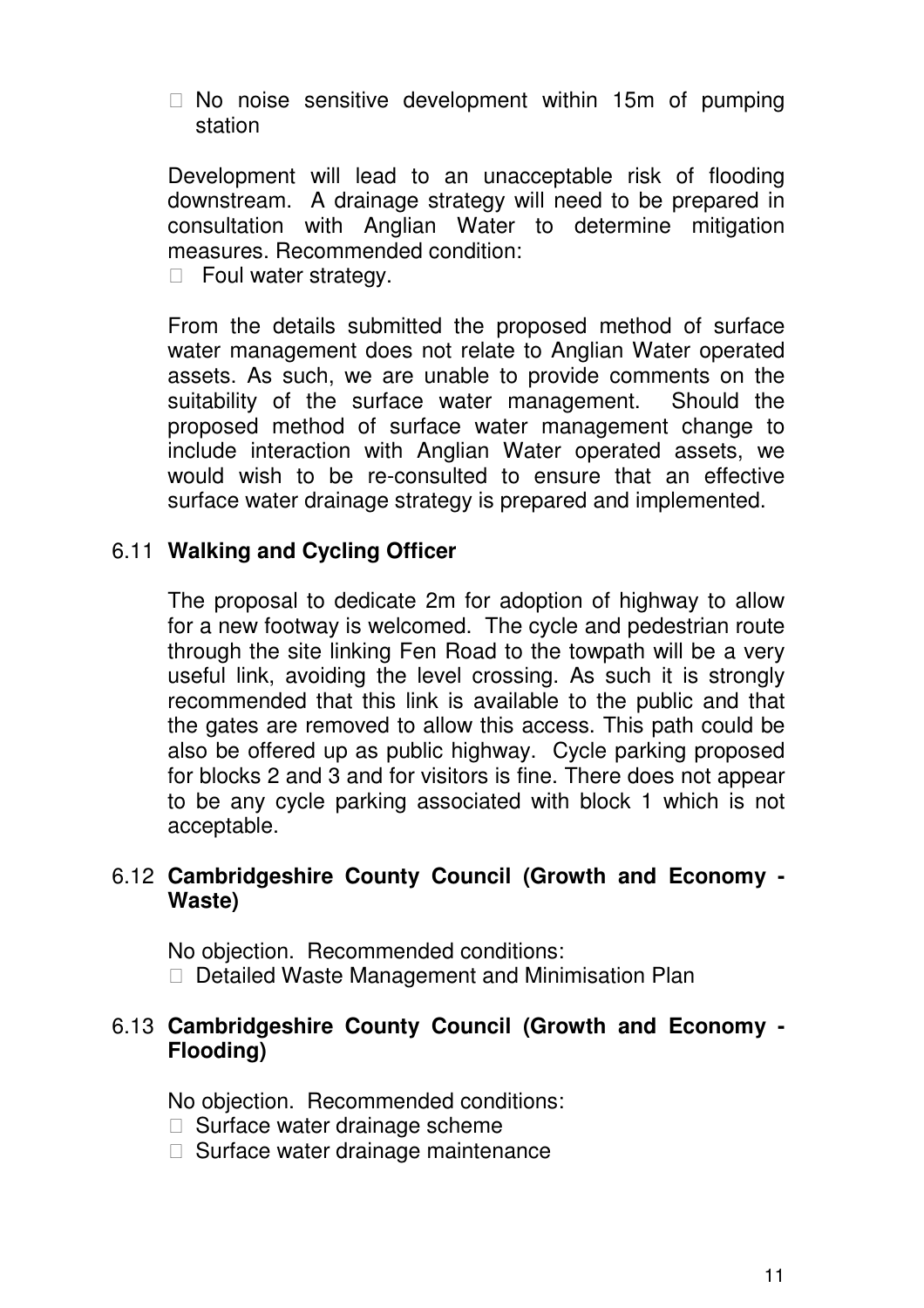# 6.14 **Nature Conservation Officer**

No objection. Recommended conditions: Southern boundary shall not be externally lit Details of bat boxes.

# 6.15 **Affordable Housing Officer**

#### Comments 20.04.2016

Objection. The gross increase in the number of dwellings proposed does not meet the threshold for Affordable Housing; however, a previous application on this site demonstrated that an increased number of dwellings could be brought forward on this site (14/2053/FUL with 15 units). Therefore, the land use is not seen as efficient and an element of affordable housing would need to be included in accordance with our Supplementary Planning Document.

#### Comments 03.08.2016

In light of the planning history and the site constraints, I am happy to support your recommendation that an increase in the number of proposed units on the site to meet the 15 unit threshold for Affordable Housing may not be achievable.

# 6.16 **Cambridgeshire Constabulary (Architectural Liaison Officer)**

No objection. The parking spaces in the north western part of the site along with the cycle and bin store are not overlooked by active rooms from the flats. There will need to be sufficient lighting covering the street and car park areas to meet standards. Recommended condition:

Lighting scheme

# 6.17 **Cambridgeshire County Council (Archaeology)**

Records indicate that the site lies in an area of high archaeological potential. No objection. Recommended condition:

Archaeological investigation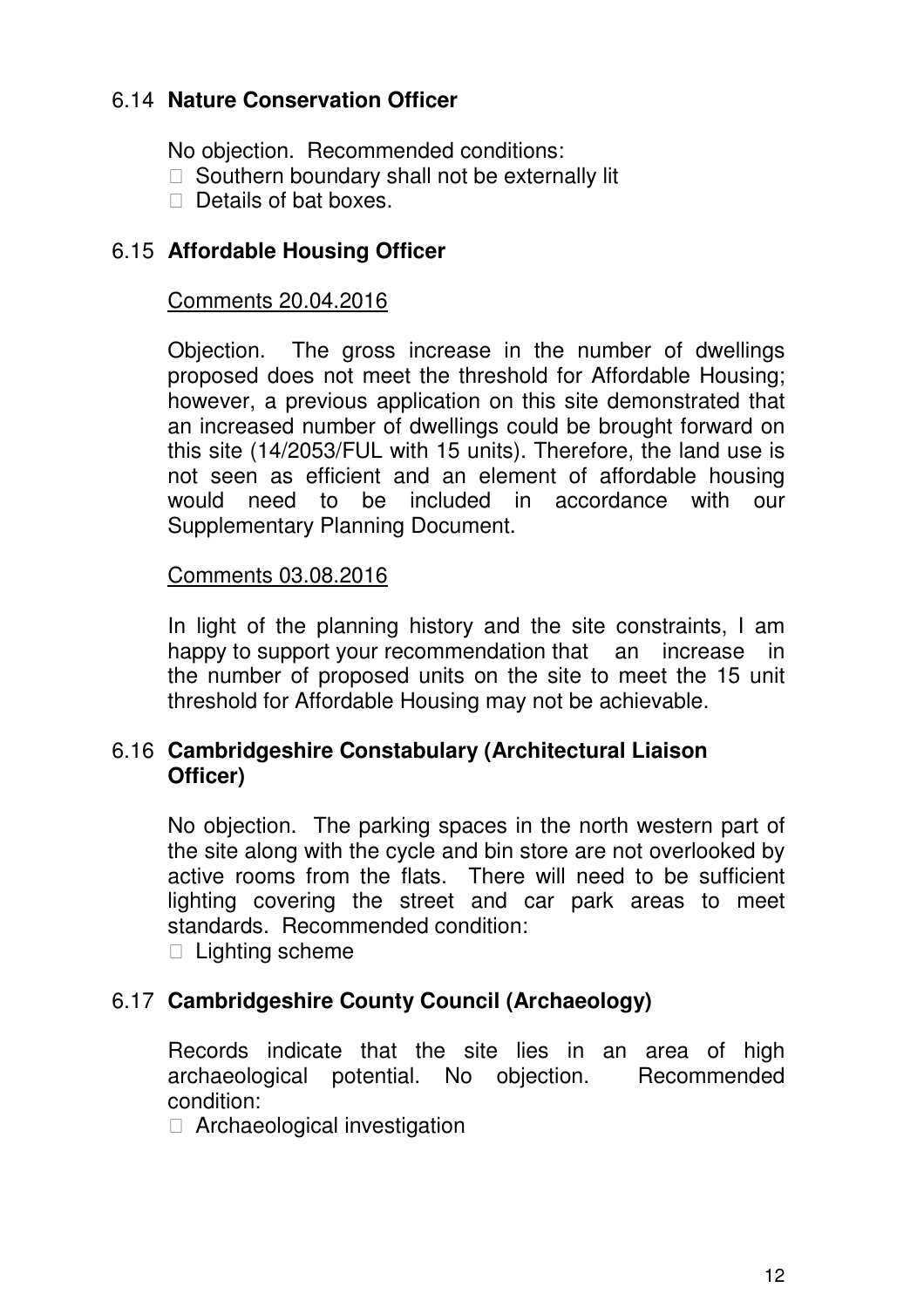# 6.18 **Network Rail**

No objection. Comments and requirements for the safe operation of the railway and the protection of Network Rail's adjoining land relating to future maintenance, drainage, plant and materials, scaffolding, piling, fencing, lighting, noise and vibration, and vehicle incursion. Recommended agree an Asset Protection Agreement.

# 6.19 **Airport Safeguarding**

No objection. Recommended informative: Use of cranes

# 6.20 **Consultations with Service Managers**

I have consulted the Development Contributions Monitoring Unit regarding potential mitigation measures to address demands for Informal Open Space/PlaySpace, Indoor/Outdoor Sports Facilities and Community Facilities:

## Community facilities

It is proposed that the council requests £15,702 (based on the funding formula set out in the council's Planning Obligations Strategy 2010). This proposed development is within around 970 metres of the Browns Field Youth & Community Centre facility, which is on the council's 2016/17 'target list' of facilities for which specific S106 contributions will be sought. The community facilities audit (2016) highlights that the capacity of this facility needs to be improved to mitigate the impact of local development, like that proposed by this planning application. So far, the council has agreed zero specific contributions for this project so there is still scope for this contribution (and up to 4 others) to be requested.

£15,702 – Towards the provision and / or improvement of the facilities (inc kitchen, toilets, storage and furniture and equipment) at Browns Field Youth & Community Centre.

#### Indoor sports

It is proposed that the council requests £6,725 (based on the funding formula set out in the council's Planning Obligations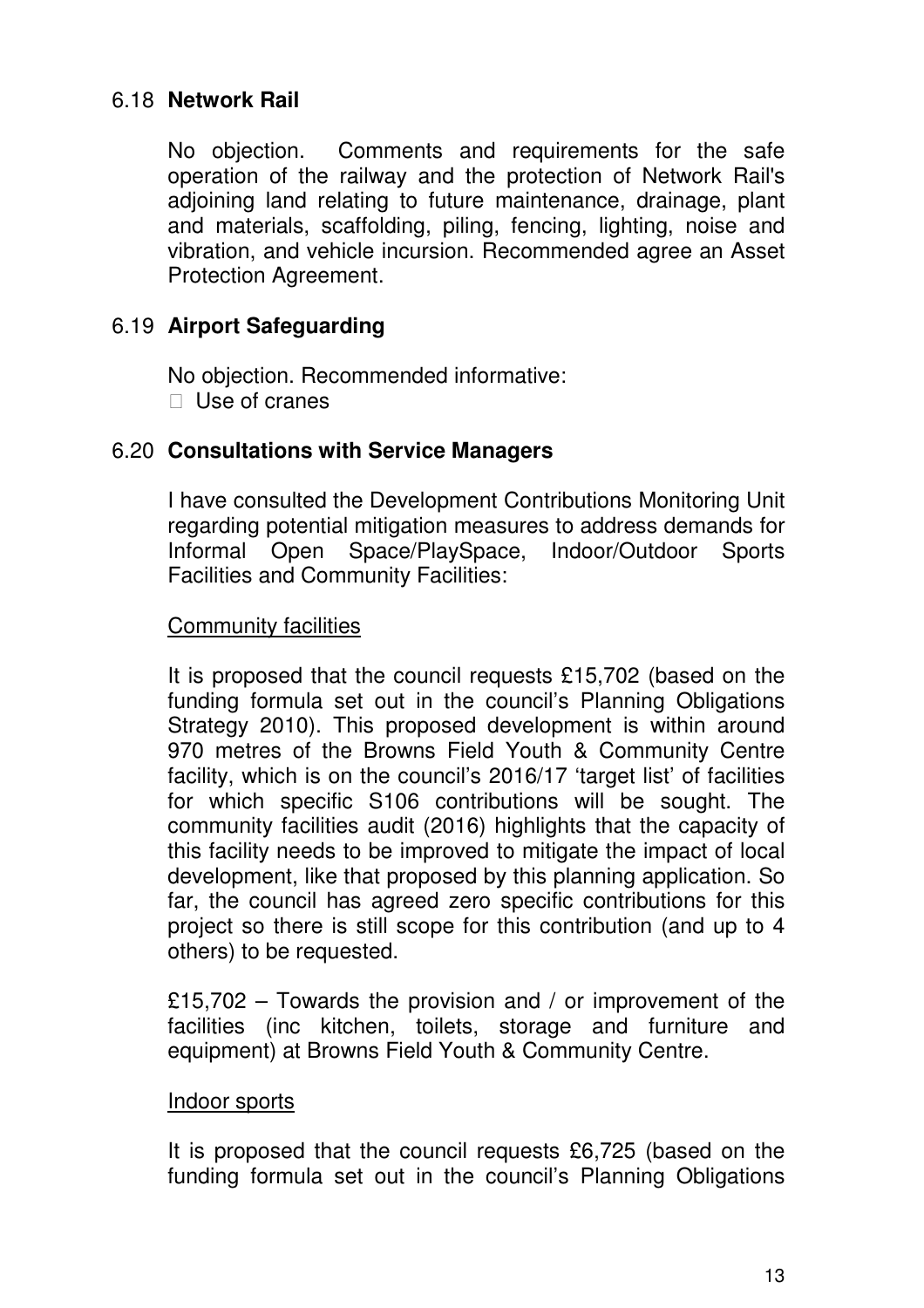Strategy 2010). This proposed development is within around 1 mile of the North Cambridge Academy, which is on the council's 2016/17 'target list' of facilities for which specific S106 contributions will be sought. The indoor sports audit (2016) highlights that the capacity of this facility needs to be improved to mitigate the impact of local development, like that proposed by this planning application. So far, the council has agreed zero specific contributions for this project so there is still scope for this contribution (and up to 4 others) to be requested.

£6,725 – Towards the provision of a new indoor court and extended sports hall floor at North Cambridge Academy.

## Outdoor sports

It is proposed that the council requests £5,950 (based on the funding formula set out in the council's Planning Obligations Strategy 2010). This proposed development is within around 1 mile of the North Cambridge Academy facility, which is on the council's 2016/17 'target list' of facilities for which specific S106 contributions will be sought. The outdoor sports audit (2016) highlights that the capacity of this facility needs to be improved to mitigate the impact of local development, like that proposed by this planning application. So far, the council has agreed zero specific contributions for this project so there is still scope for this contribution (and up to 4 others) to be requested.

£5,950 – Towards the provision of / or improvement of artificial cricket nets and wicket at North Cambridge Academy.

#### Informal open space

It is proposed that the council requests £6,050 (based on the funding formula set out in the council's Planning Obligations Strategy 2010). This proposed development is within around 200 metres of the Stourbridge Common facility, which is on the council's 2016/17 'target list' of facilities for which specific S106 contributions will be sought. The informal open space audit (2016) highlights that the capacity of this facility needs to be improved to mitigate the impact of local development, like that proposed by this planning application. So far, the council has agreed zero specific contributions for this project so there is still scope for this contribution (and up to 4 others) to be requested.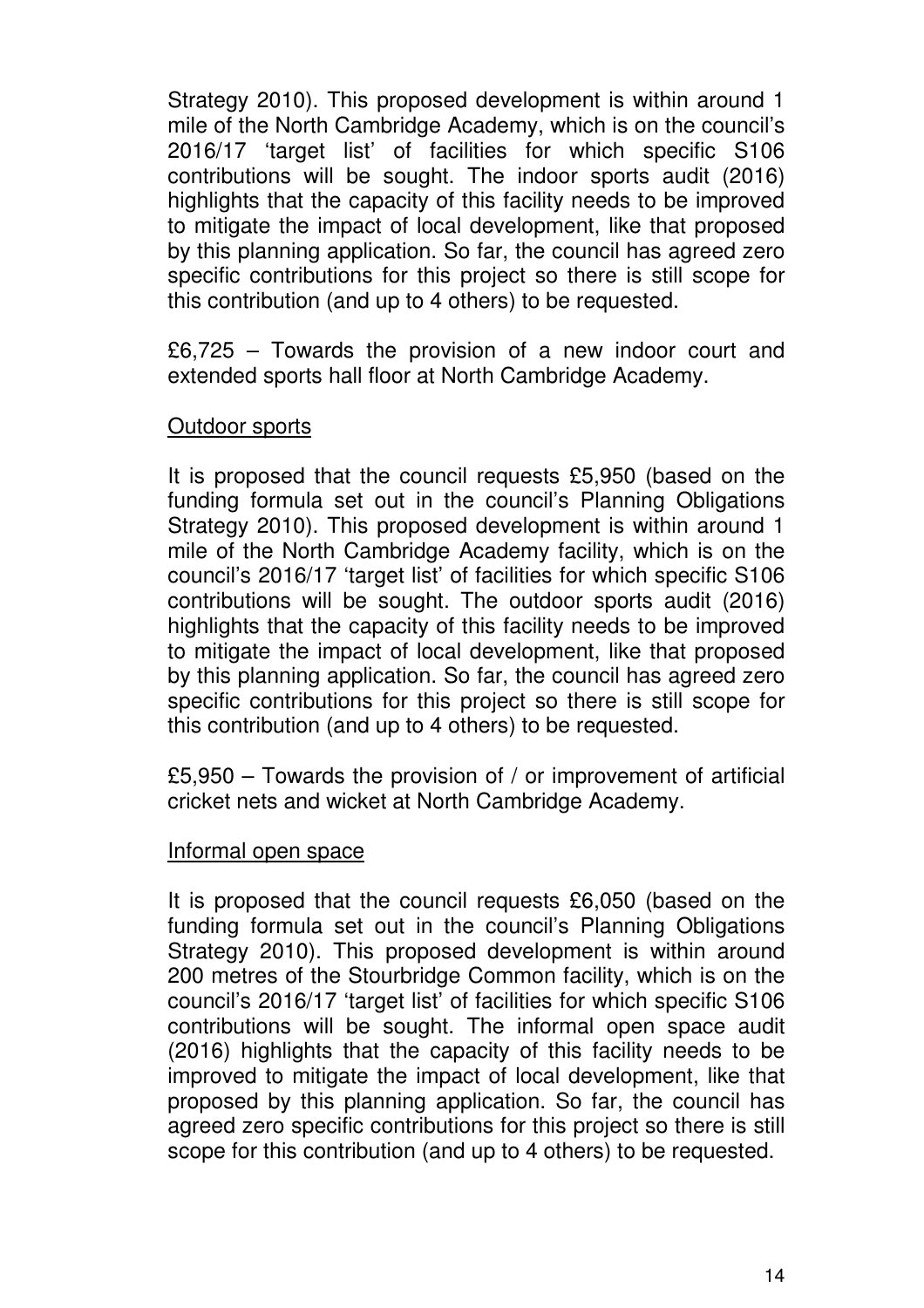£6,050 – Towards the provision and/or improvement of and/or access to Informal Open Space at Stourbridge Common.

# Play provision for children and teenagers

It is proposed that the council requests £7,900 (based on the funding formula set out in the council's Planning Obligations Strategy 2010). This proposed development is within around 1/3 of a mile of the Green Road Recreation Ground play area, which is on the council's 2016/17 'target list' of facilities for which specific S106 contributions will be sought. The play area audit (2016) highlights that the capacity of this facility needs to be improved to mitigate the impact of local development, like that proposed by this planning application. So far, the council has agreed zero specific contributions for this project so there is still scope for this contribution (and up to 4 others) to be requested.

£7,900 – Towards provision of and / or improvements to the Green End Road Recreation Ground play area.

# 6.21 **Cambridgeshire County Council (Growth & Economy Cambridgeshire County Council)**

The County Council will not be seeking contributions towards education provision as the development will not generate any children.

6.22 The above responses are a summary of the comments that have been received. Full details of the consultation responses can be inspected on the application file.

# **7.0 REPRESENTATIONS**

7.1 The owners/occupiers of the following addresses have made representations objecting to the proposed development:

> 26 Fen Road 119 High Street, East Chesterton

7.2 The representations can be summarised as follows:

Over-development of the site;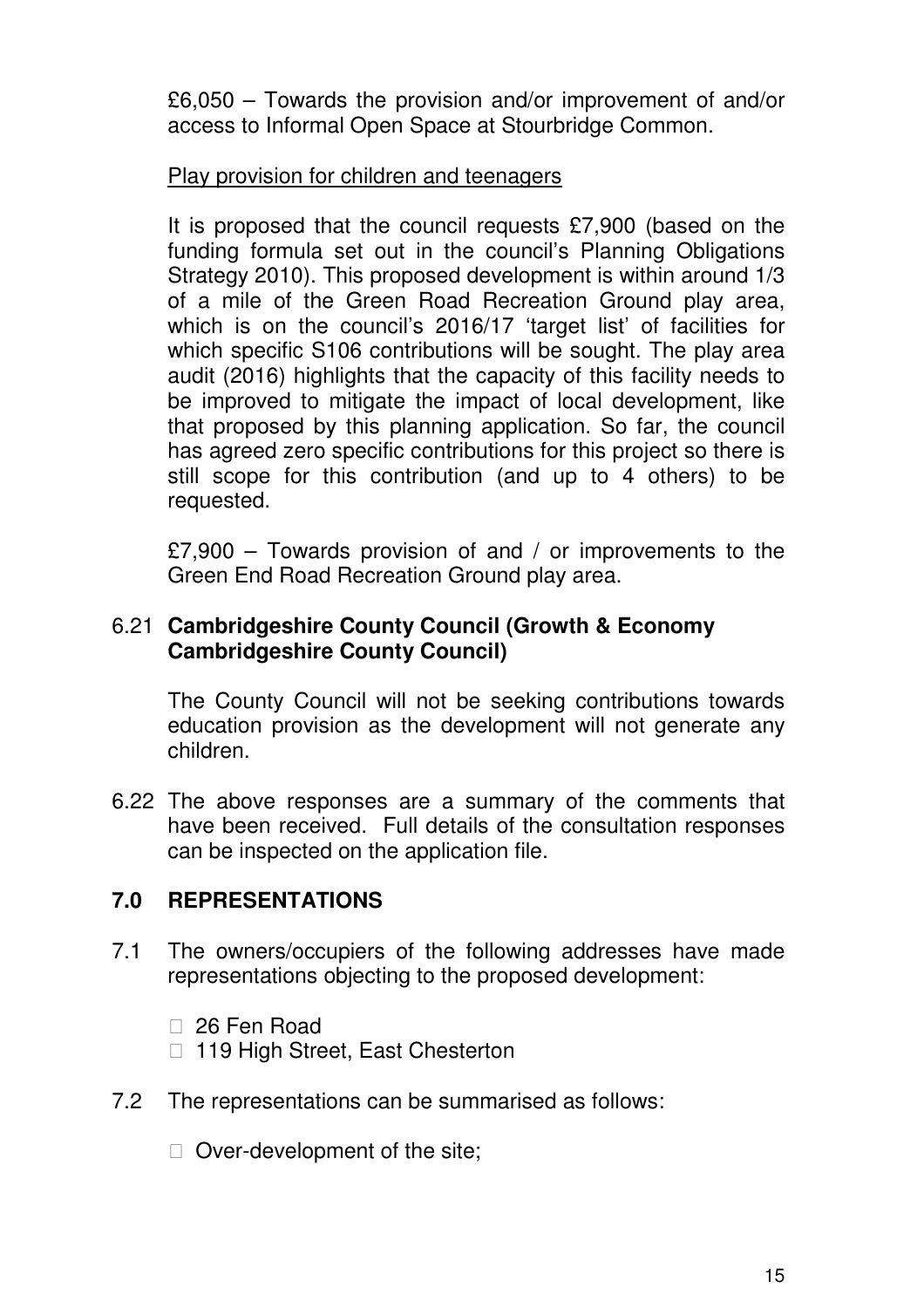Inadequate car parking provision. Each property should be provided with one car parking space. An absolute minimum of 14 parking spaces should be provided for residents with a further 6-8 for visitors. Parking in Fen Road outside the flats will be very restricted once the station opens.

 The application might be acceptable if an alternative access was created to Chesterton Fen avoiding the need for a level crossing. Until that happens there should be no further development on Chesterton Fen.

 The proposed blocks will reflect the houses erected at the Penny Ferry site with look out of place.

 The proposed grey cladding is overpowering and monolithic. The external materials should match the adjoining flats and not the Penny Ferry site;

 The site should not add to the existing flooding risk on Chesterton Fen.

 The proposed conveyance of land to the County Council to allow improvement of Fen Road will mitigate existing problems at the approach to the level crossing and is welcomed.

7.3 A representation has been received from the Cambridge Cycling Campaign group (Camcycle) which can be summarised as follows:

 There is a shortfall of 4 spaces assuming Block 1 and 2 each have a dedicated cycle shed and there is no provision for visitor cycle parking. If only one shed is proposed to be shared between Blocks 1 and 2, there is a very serious shortfall of cycle parking.

 This development is within easy cycling distance of many employment and leisure opportunities and is well-connected to them by a variety of good routes. Cycle ownership amongst the occupants is likely to be extremely high so provision ideally should be higher than that recommended by official documents.

Design of the cycle parking is fundamentally flawed and does not provide adequate spacing, which would reduce the number of cycle parking spaces. This is an elementary but very serious error and must be rectified.

7.4 The above representations are a summary of the comments that have been received. Full details of the representations can be inspected on the application file.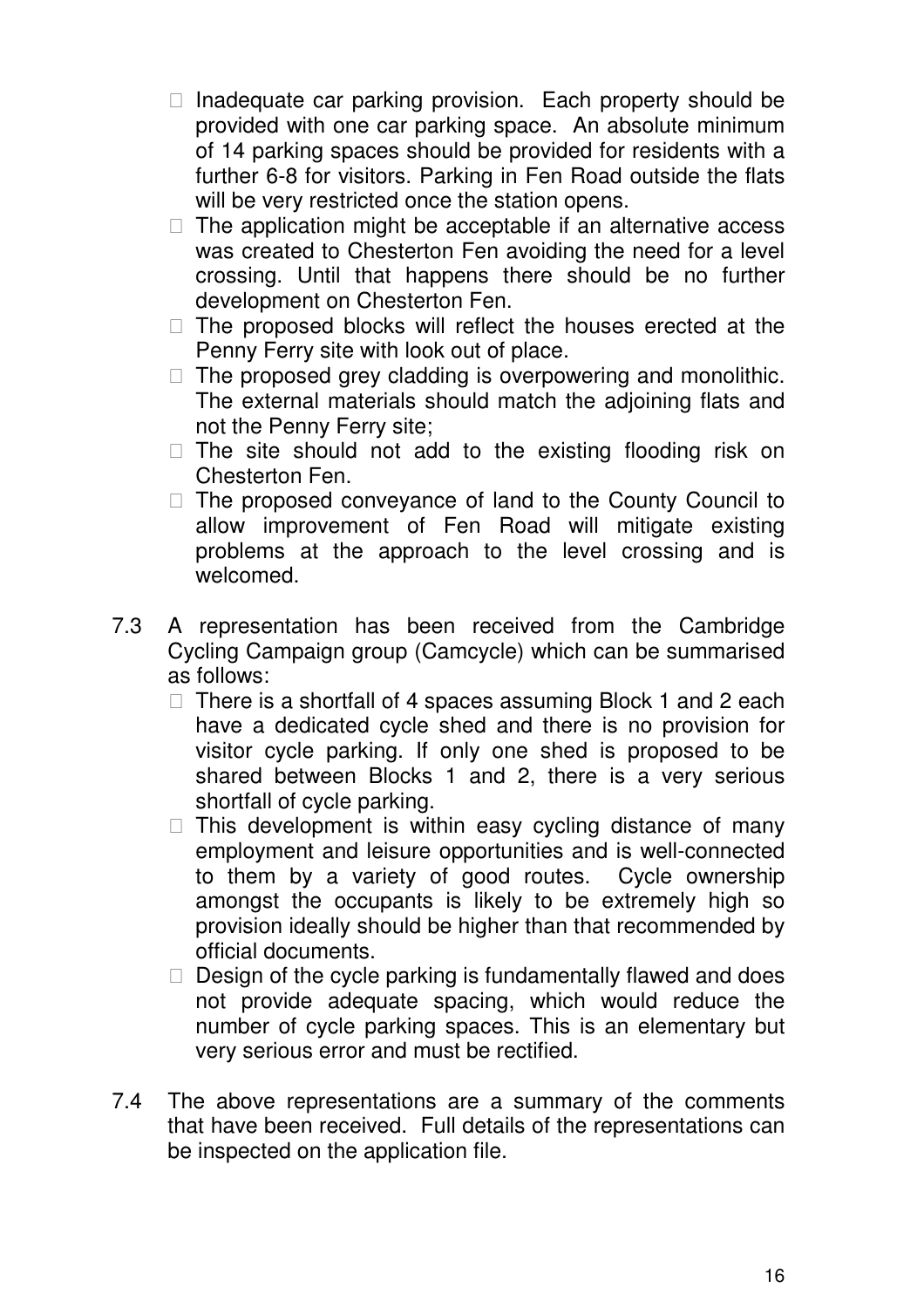# **8.0 ASSESSMENT**

- 8.1 From the consultation responses and representations received and from my inspection of the site and the surroundings, I consider that the main issues are:
	- 1. Principle of development
	- 2. Affordable Housing
	- 3. Context of site, design and external spaces / Impact on heritage assets
	- 4. Residential amenity
	- 5. Disabled access
	- 6. Highway safety
	- 7. Car parking
	- 8. Refuse arrangements
	- 9. Cycle parking
	- 10. Drainage and flooding
	- 11. Biodiversity
	- 12. Renewable energy and sustainability
	- 13. Public Art
	- 14. Third party representations
	- 15. Planning Obligations (s106 Agreement)

# **Principle of Development**

- 8.2 The National Planning Policy Framework (NPPF) places strong emphasis on the need to deliver a wide choice of high quality homes. Paragraph 49 states that 'housing applications should be considered in the context of the presumption in favour of sustainable development'. For decision-taking, this presumption means 'approving development proposals that accord with the development plan without delay' (para 14).
- 8.3 The proposal is for residential development on an unallocated site and therefore Cambridge Local Plan (2006) policy 5/1 applies. This supports residential development on windfall sites subject to the existing land use and the compatibility with adjoining uses. The site is currently in residential use as garden and for the reasons given in this report, I consider the proposal is compatible with adjoining uses. Therefore, in my opinion, the proposal is compliant with policy 5/1 and the principle of development is acceptable.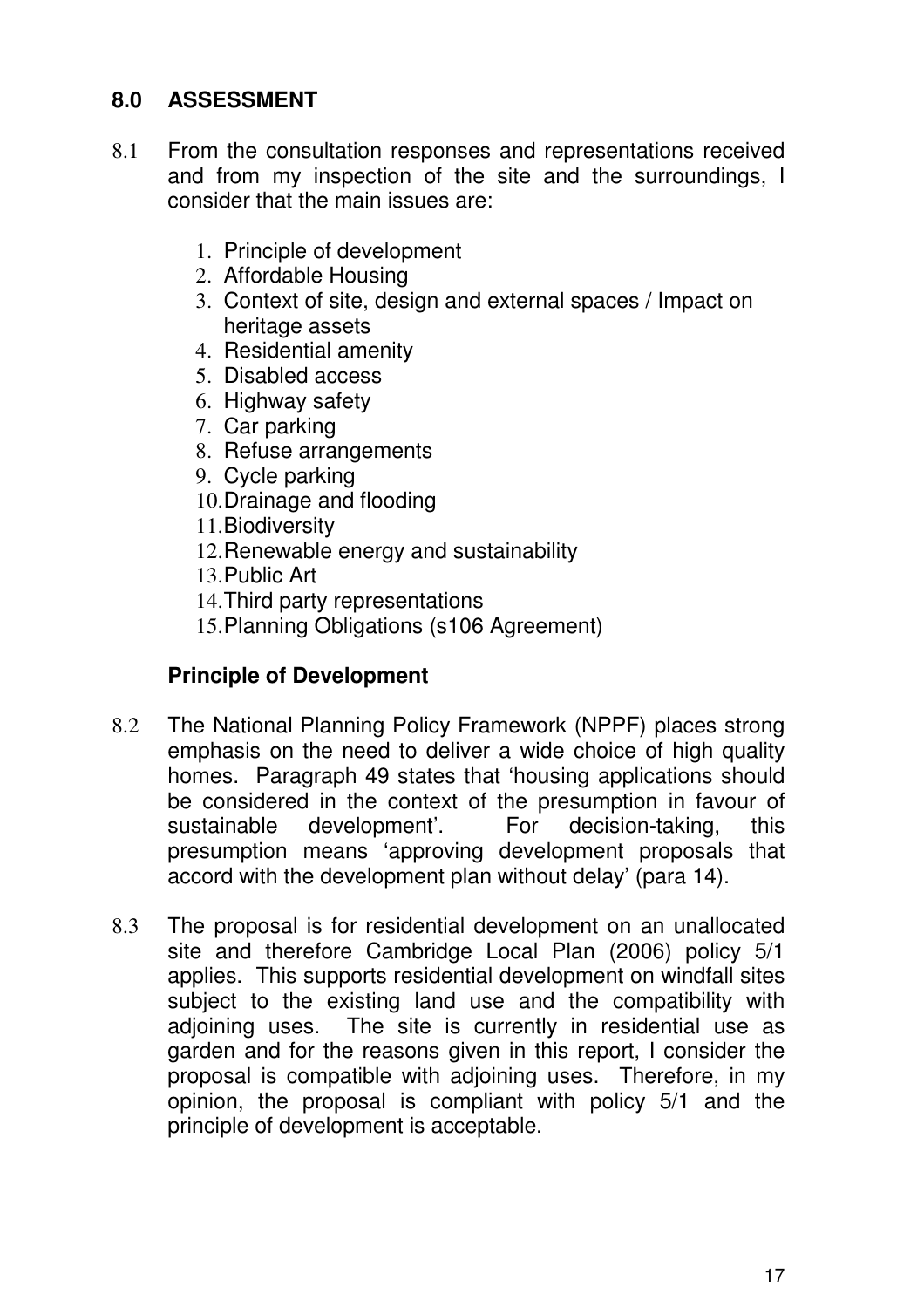- 8.4 Policy 3/10 for the sub-division of existing plots also applies. This supports residential development within the garden area or curtilage of existing properties unless it will:
	- a. Have a significant adverse impact on the amenities of neighbouring properties through loss of privacy, loss of light, an overbearing sense of enclosure and the generation of unreasonable levels of traffic or noise disturbance;
	- b. provide inadequate amenity space, or vehicular access arrangements and parking spaces for the proposed and existing properties;
	- c. detract from the prevailing character and appearance of the area;
	- d. adversely affect the setting of Listed Buildings, or buildings or gardens of local interest within or close to the site;
	- e. adversely affect trees, wildlife features or architectural features of local importance located within or close to the site; and
	- f. prejudice the comprehensive development of the wider area of which the site forms part.
- 8.5 This report considers criteria a, b, c, e and f in detail below. Criterion d is not relevant to this proposal. In summary, in my opinion, the proposal is compliant with these and therefore meets policy 3/10 and the principle of development is acceptable.

# **Affordable Housing**

- 8.6 Policy 5/5 states that on sites of 0.5 ha or more and all developments including an element of housing which have 15 or more dwellings, the Council will seek affordable housing of 40% or more of the dwellings or an equivalent site area. The proposal is for 14 units on a site area of 0.41 ha and therefore does not trigger the requirement for affordable housing.
- 8.7 The Affordable Housing Officer commented that the current proposal represents under-development on the site, as a previous application proposed 15 units on the site which would trigger the requirement for affordable housing (14/2053/FUL). The previous application proposed a part three storey element of Block 3 on the Fen Road frontage which provided the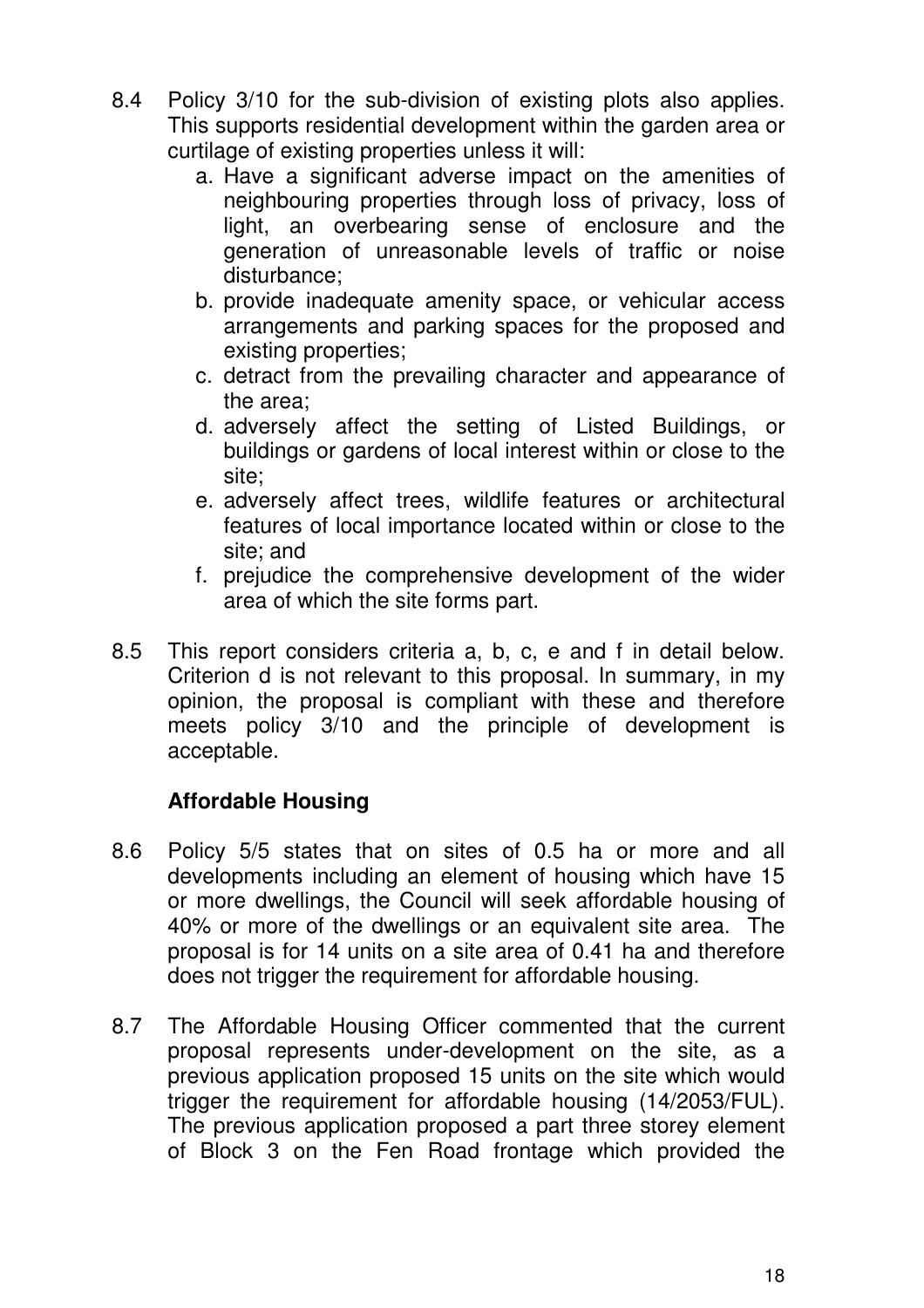additional units. The Urban Design Team objected to the previous application and concluded that:

The Urban Design Team cannot support the submitted application. We are concerned that the proposed scale of the three storey elements in Block 3 will be prominent and overbearing from views looking east and west along Fen Road. The height of the three storey elements will also appear to rise above Blocks 1 and 2 when viewed from the Common. The scale of the proposal should be reduced to two storeys so as to relate to surrounding context.

- 8.8 The Urban Design Team's objection was one of the reasons why the previous application was withdrawn. The site has many constraints which limit the developable area and the scale of development on the site, including the area within the flood zone, the sensitive views from the footpath and common. In my opinion, this demonstrates that it would be difficult to deliver 15 or more dwellings on the site. The Affordable Housing Officer supports this conclusion.
- 8.9 For these reasons, in my opinion, the current application for 14 units is acceptable and does not conflict with policy 5/5.

# **Context of site, design and external spaces / Impact on the setting of the conservation area**

Response to context

- 8.10 The site forms part of the setting of Stourbridge Common, which is part of the Cambridge Conservation Area, within the Cambridge Green Belt and a site of local nature conservation importance. The common and the river are well-used as an amenity space by city residents and visitors.
- 8.11 The existing bungalow is small-scale, however it is located close to the river frontage and painted pink so that it is relatively prominent in views from the river and the common. Nonetheless, the frontage is softened by the vegetation along the northern boundary of the river which partially obscures views of the existing building.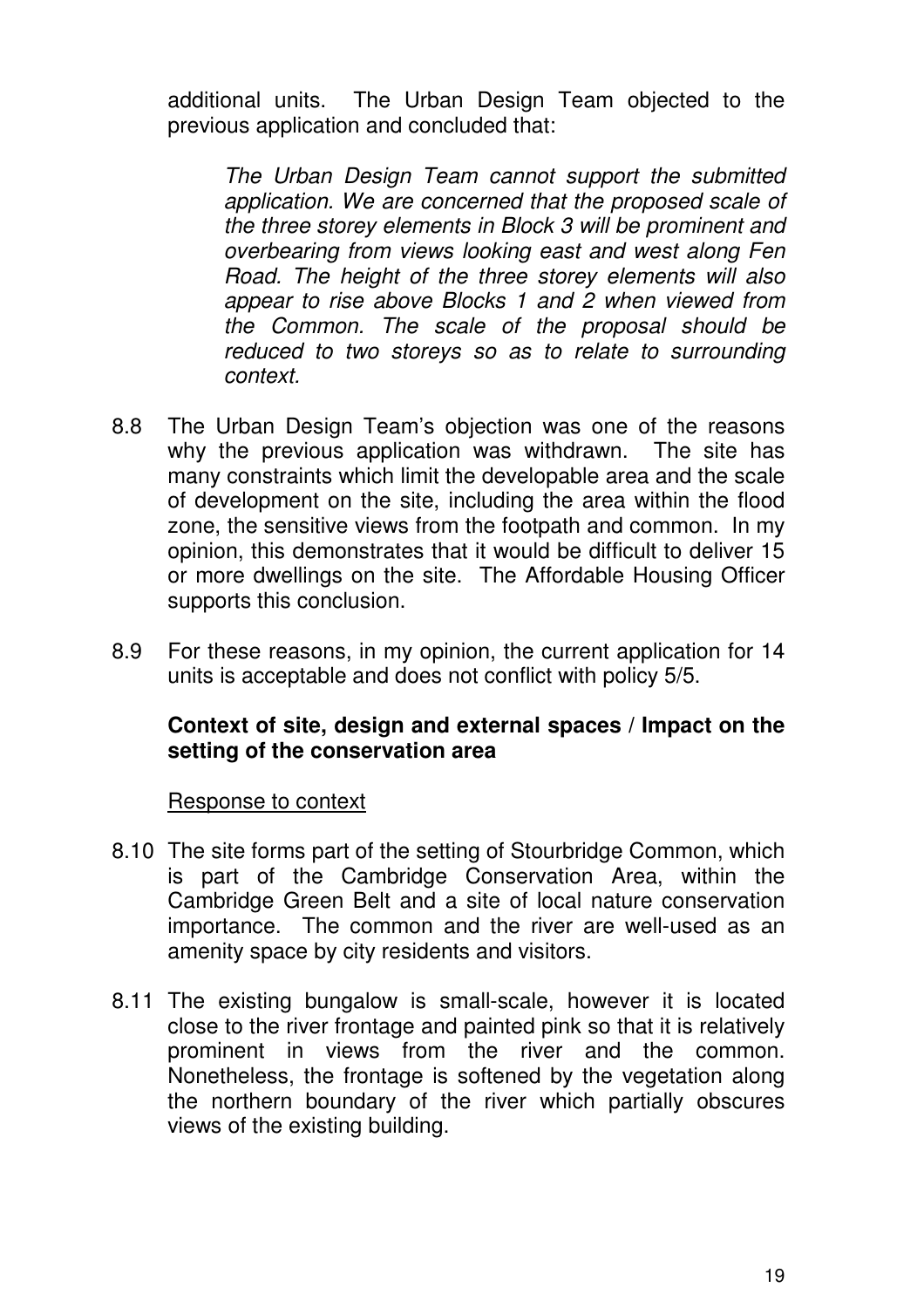- 8.12 The site is viewed within the context of the railway bridge to the west and the residential development to the east. The Fen View Court properties – being part three stories, red brick and also close to the river frontage – are highly prominent and there is a two storey white property to the east of these. The properties on the northern side of Fen Road can also be glimpsed through the vegetation.
- 8.13 Within this context, although there would be more buildings on the site, the proposal would be viewed alongside the comparatively denser and more prominent existing development on adjoining sites. The units would be set back from the frontage further than the building line of Fen View Court. Therefore, in my view, the redevelopment of this site for the number of units proposed is considered to be appropriate to the context of the site in principle.
- 8.14 The existing bungalow is in a poor state of repair and, in my opinion makes little positive contribution to the river frontage. In my opinion, the proposal would enhance the appearance of the site by replacing an outdated bungalow with a high quality design, which would make a positive contribution to the river frontage, thereby enhancing views from Stourbridge Common.

# Scale and massing

- 8.15 The scale and massing has been informed by the surrounding context. Compared to the previous withdrawn application, Block 3 has been reduced from part three storeys to two storeys. The Urban Design Team - who objected to the previous application on this basis – support the scale and massing of the current proposal.
- 8.16 The blocks are formed of pitched roof elements linked by a flat roof. The scale and massing reflects the southern block of Fen View Court which is comprised of 2 three-storey elements flanked by two-storey elements. The form of the Blocks 1 and 2 would complement this and contribute positively to creating some sort of rhythm to the river frontage.
- 8.17 Block 3 on the northern part of the site would be of an appropriate scale and massing compared to the two storey dwellings on either side of Fen Road. I am satisfied that the three pitched elements with recessed links would have a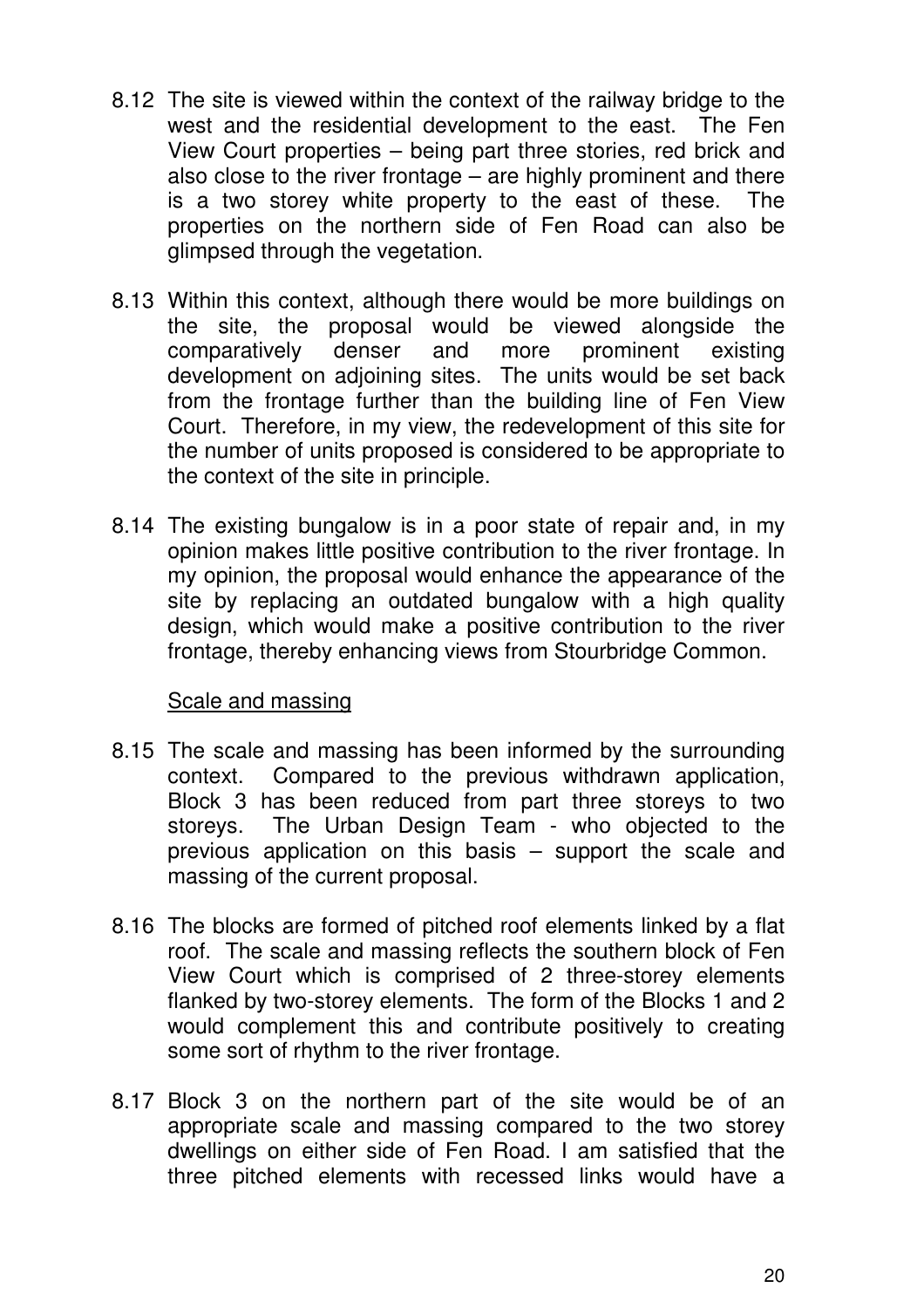domestic scale that complements the scale of the surrounding residential development and contributes positively to the streescene.

#### Layout

- 8.18 The layout provides a frontage onto Fen Road and a river frontage, which is softened by landscaping. Blocks 1 and 2 have been pushed back into the site to allow the southern part of the site to be open space, allowing space for soft landscaping. In my opinion, this arrangement is a good response to the site constraints.
- 8.19 The middle of the site would be a communal area providing a shared access and soft landscaping. The parking, bin and cycle storage areas have been mainly pushed to the edge of the site to enhance the quality of the communal areas.

#### Movement and Access

- 8.20 The proposal includes a footpath along the southern side of Fen Road for adoption by the Highways Authority. There is currently no footpath along either side of the road immediately to the east of the railway crossing. The footpath would connect to a short length of path along the Fen View Court frontage. This would significantly enhance the safety of the public highway and is therefore an important public benefit from the proposed development.
- 8.21 The Cycling Officer and the Highways Authority have recommended that the cycle/pedestrian link through the site from Fen Road to the northern side of the river should be made available to the public by removing the gates on either end. The applicant has proposed to secure the gates to the footpath presumably for safety and amenity reasons.
- 8.22 The Chilsholm Trail would cross the river and have a landing on the land adjacent to the site. This would connect to the existing cycle route along the northern side of the river. The proposed route includes a cut through to Fen Road to the west of the railway bridge. Therefore there is already a route proposed which has been subject to investigation as part of the detailed proposals for the trail.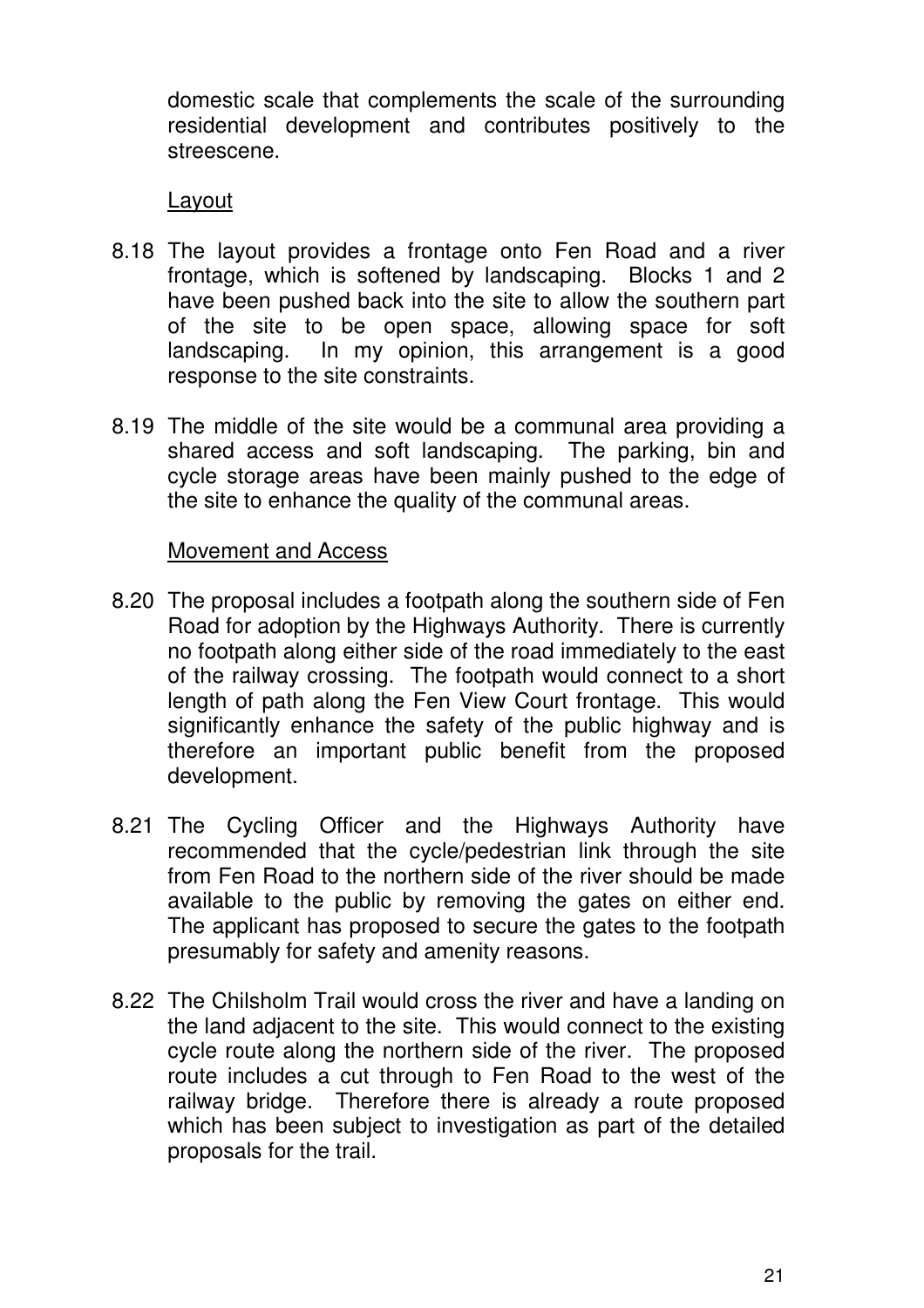8.23 On balance, taking into account the potential noise and disturbance, as well as the reduced security, in my opinion, it would not be reasonable to require these gates to be removed. It is envisaged that the Chisholm Trail will be used by a large number of cyclists daily. Providing access through the site as an alternative route has potential to generate significant additional noise and disturbance which would affect the amenity of future occupiers.

## Open Space and Landscape

8.24 The proposal includes soft landscaping along the boundaries of the site, and a landscape buffer on the southern part fronting the river. The Landscape Officer supports the landscaping scheme which includes:

 Hedge and tree planting along Fen Road which would enhance the character of the street scene and soften views of Block 3.

 Hedge and tree planting along the river frontage to enhance views from the river and Stourbridge Common, and soften views of the proposed development.

 Planting along parts of the eastern boundary to provide a buffer with Fen View Court properties.

 Planting within the site to provide a soft setting for the proposed buildings and access.

 New tree planting within Fen View Court to break up and soften the current expanse of hard surfacing.

Block paving for the new access and footpaths.

8.25 In my opinion, the proposed landscaping would enhance the appearance of the site, the streetscene along Fen Road and the river frontage, as well as contributing to protecting the amenity of neighbouring properties and future occupiers. A condition is recommended for full details to be submitted.

#### Elevations and Materials

8.26 The surrounding area has no characteristic palette of materials. The adjoining Fen View Court is red brick and the property to the east of that is painted white. The proposed buff-coloured brick would be similar to the dwellings on the northern side of Fen Road opposite the site and on the western side of the railway crossing. The use of tiles for the roof and grey cladding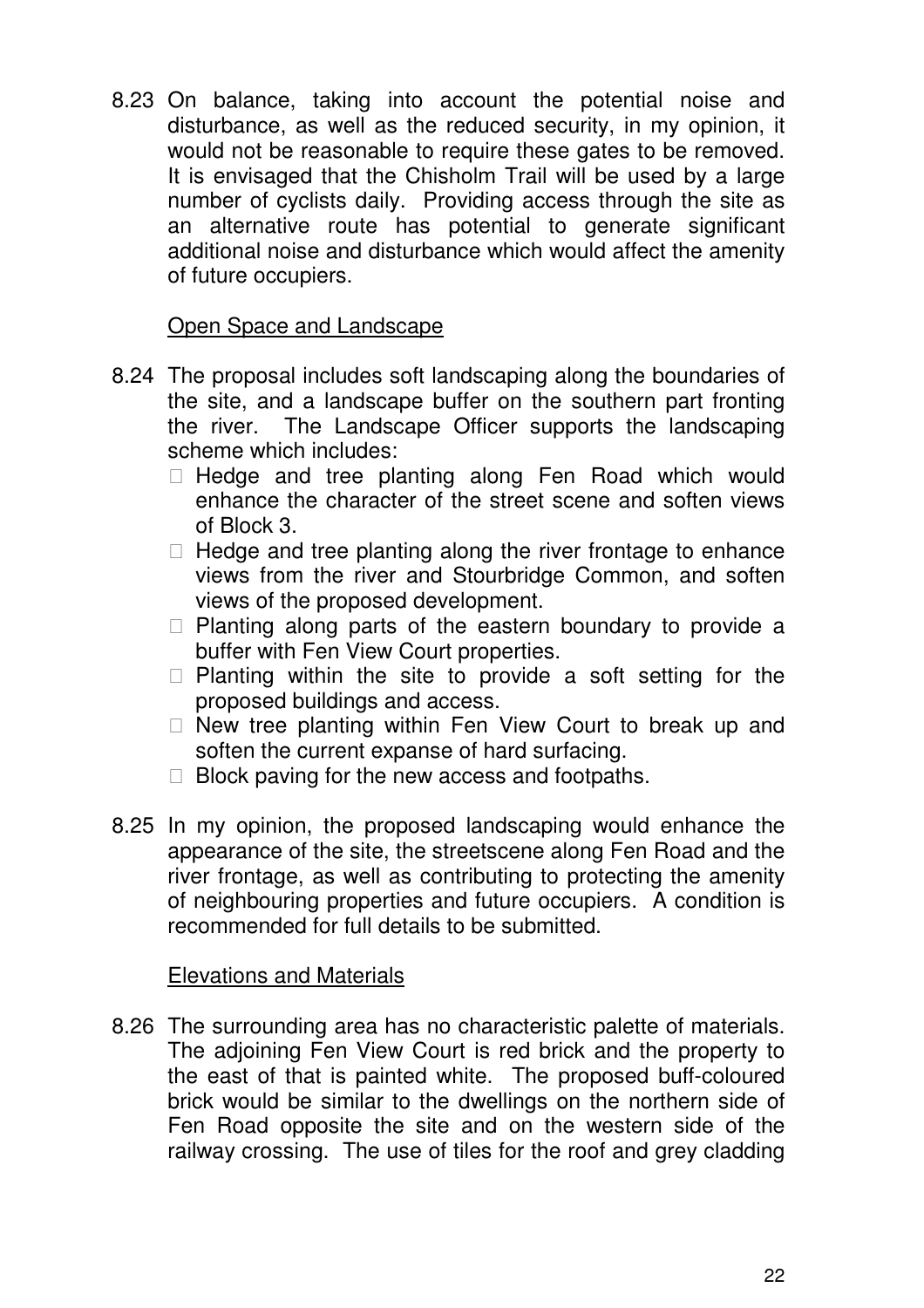is also acceptable, as it would not conflict with any strong characteristic within the area.

- 8.27 The extensive glazing on the south east gable elevations facing the river would be visually lightweight and would reflect views of the river, sky and vegetation. In my opinion, this would contribute to softening the visual impact of the buildings in views from the river, and the contemporary design and use of materials is acceptable.
- 8.28 For these reasons, in my opinion the proposal is compliant with Cambridge Local Plan (2006) policies 3/4, 3/7, 3/11 and 3/12.

# **Residential Amenity**

Impact on amenity of neighbouring occupiers

- 8.29 The Fen View Court properties have some windows on the eastern elevation close to the site boundary. The northern block of Fen View Court has one window on the ground and first floors. The southern block has three windows on the ground floor and one window on the first floor. The boundary is a close boarded fence.
- 8.30 Block 3 is set away from the boundary and separated by a footpath and cycle/bin stores against the boundary. I am not concerned that the stores or Block 3 would have an unacceptable overbearing or overshadowing impact on the northern block of Fen View Court. There would be two first floor windows on the east side elevation of Block 3 but these would serve ensuites. I have recommended a condition for these to be obscure glazed with restricted opening.
- 8.31 I accept that the bin/cycle store serving Block 3 located against the site boundary would have some noise and disturbance impact on the occupants of Fen View Court, however as there are only two openable windows on the side elevation of the flats and no outdoor amenity space, I do not consider that this impact would be unacceptable balanced against the convenience of the location for future users.
- 8.32 Block 2 is also set away from the boundary and in line with the car parking area for Fen View Court. I am therefore not concerned that the bin/cycle store against this boundary would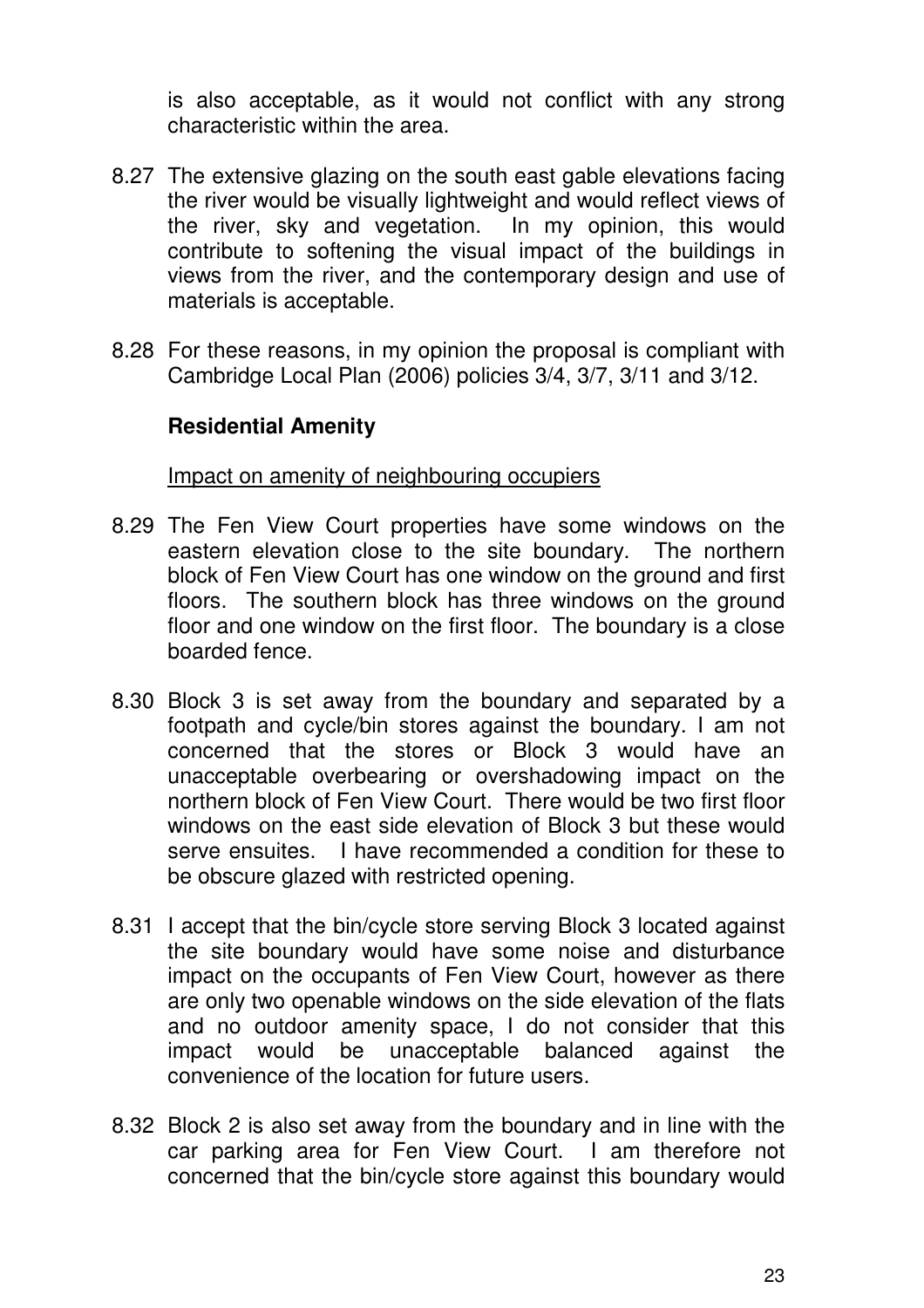have any impact. The windows on the side elevation of the southern block of Fen View Court would not be obscured by buildings as it would be adjacent to the area of open space on the southern part of the application site.

- 8.33 The proposal would increase the number of users of the existing access into Fen View Court. This would increase the number of traffic movements past the northern block and No. 70 Fen Road. The northern block has some defensible space to the south which would be retained and additional planting provided. This would provide a buffer between the northern block and the access to the proposed development.
- 8.34 No. 70 Fen Road has a long front garden. It has two ground and first floor windows on the side elevation and a small area of defensible space behind a low wall along the western boundary. The existing access into Fen View Court runs along the western side of No. 70. This access already serves 17 units within the court which already compromises the amenity of this property. I am not concerned that the increased number of units would have an unacceptable on the amenity of this property.
- 8.35 The Environmental Health Team has recommended standard conditions to control the impacts of construction on the residential amenity of neighbouring property, which I have accepted. Subject to these conditions, I am satisfied that the proposal would not have any unacceptable impact on the residential amenity of neighbouring property during construction.
- 8.36 In my opinion the proposal adequately respects the residential amenity of its neighbours and the constraints of the site and I consider that it is compliant with Cambridge Local Plan (2006) policies 3/4 and 3/7.

#### Amenity for future occupiers of the site

8.37 The ground floor units of Block 3 would have an area of private amenity space, and the remaining units would have access to an area of communal open space. In my opinion, the site provides ample outdoor amenity space on the southern part of the site to provide a high quality amenity for future occupants. In addition, the future occupants of the site would also be able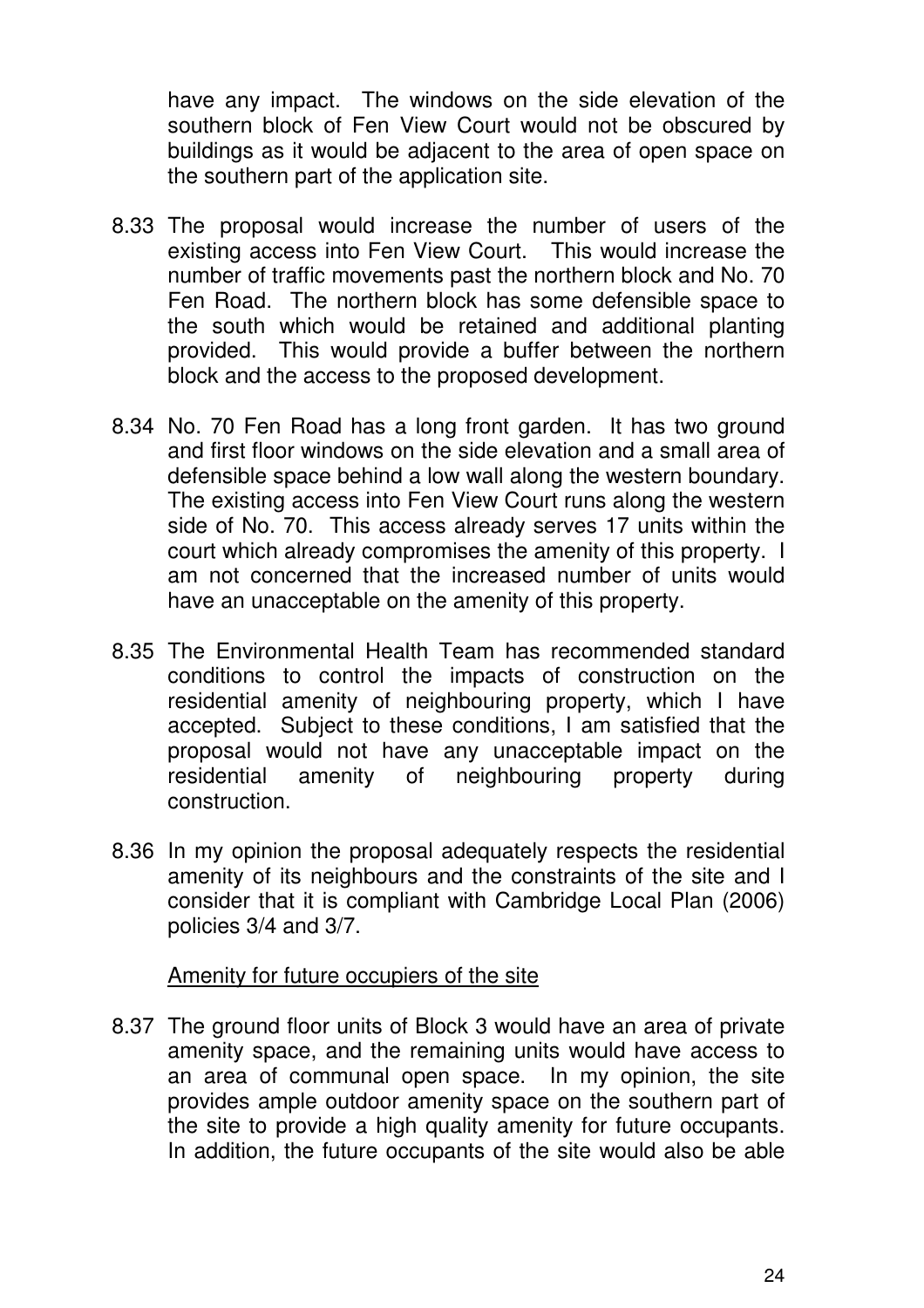to access to the river frontage which would provide a high quality amenity.

- 8.38 The ground floor units have some bedroom windows looking out onto communal open space, accesses or parking areas. The finished floor level of these units would be raised above the external ground level and these windows would be reasonably high level. I am therefore content that there would not be an unacceptable lack of privacy. Nonetheless, I recommend that additional landscaping could provide a buffer.
- 8.39 I also have some concerns about the privacy of the ground floor living rooms and balconies on the ground floor units of Blocks 1 and 2. In my opinion, there would be space for additional landscaping to provide some defensible space around the balconies. A condition for a detailed landscaping scheme has been recommended, and I am content that this could overcome my concerns. I have also recommended a condition for all windows on the side elevations of Blocks 2, 3 and 3 serving ensuites to be obscure glazed with restricted opening.
- 8.40 The northern portion of the site is close to the railway mainline and Chesterton Junction level crossing. At their closest, Block 3 and Block 1 appear to be approximately 23m and 25m respectively from the rail track. Given the closeness of the track and the level crossing to the proposed development, there is the potential for noise disturbance to be caused to future occupiers.
- 8.41 The Environmental Health Team have recommended a condition for a noise report to be submitted detailing the potential for adverse noise impact from the railway, traffic / vehicles using the Fen Road railway crossing, and crossing alarms. The assessment should also provide detail of the sound reduction required to achieve standards internally and externally, while providing adequate ventilation.
- 8.42 I accept the advice of the Environmental Health Team on this matter and am satisfied that the recommended conditions will mitigate any impact of noise from the railway line and level crossing so that there will be an acceptable level of amenity for future occupants.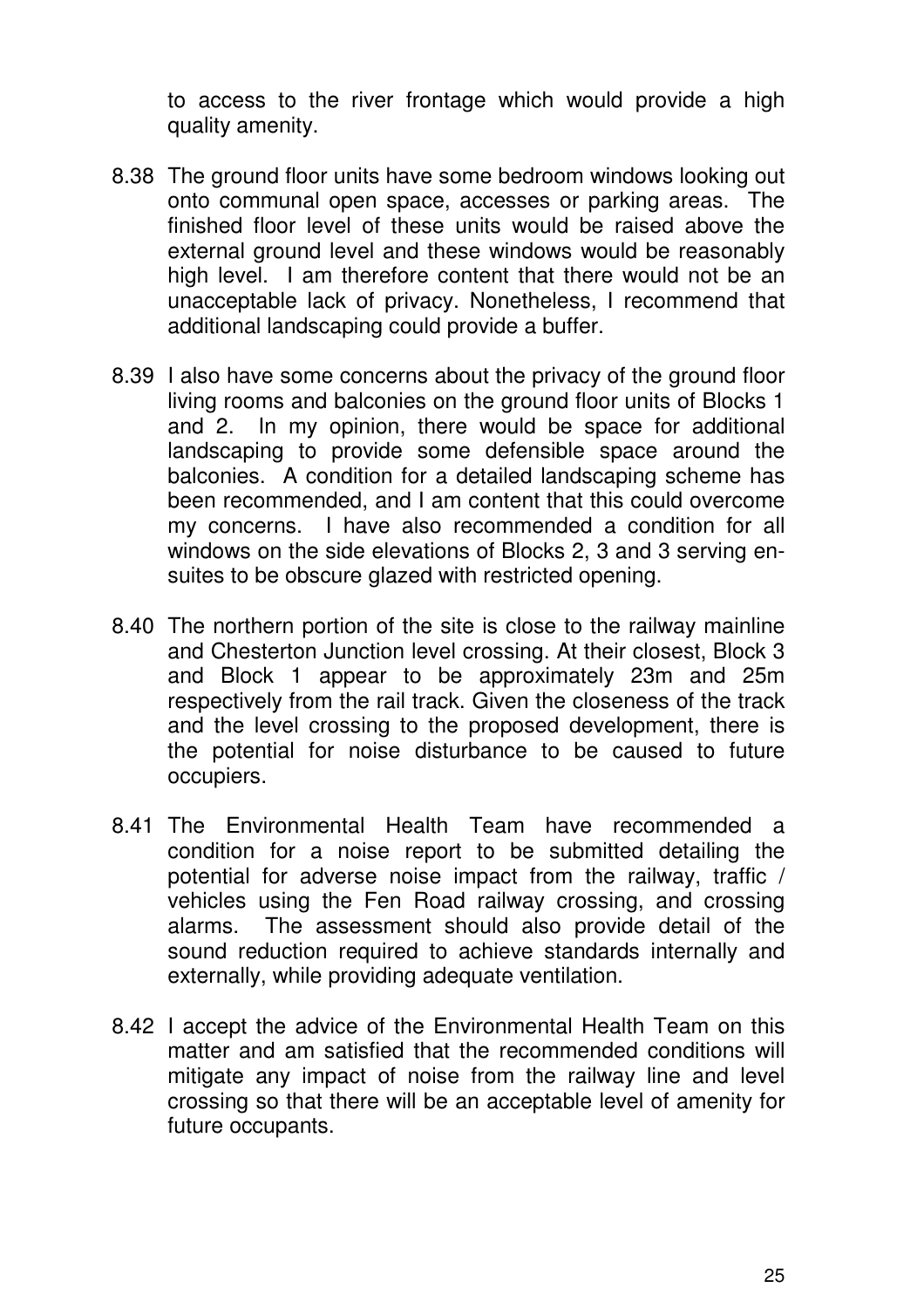- 8.43 The site is within 15m of a sewage pumping station within Fen View Court. Anglian Water have commented that there should be no noise sensitive development within the 15m boundary. I have measured the distance of the nearest part of Block 2 which is approximately 22m from the pumping station. Therefore I am not concerned that there needs to be any noise mitigation for the pumping station based on Anglian Water's advice.
- 8.44 In my opinion the proposal provides a high-quality living environment and an appropriate standard of residential amenity for future occupiers, and I consider that in this respect it is compliant with Cambridge Local Plan (2006) policies 3/7 and 3/12.

# **Disabled access**

8.45 The Access Officer has recommended that the units should comply with condition 2 (formerly lifetime homes) of housing design Part M Building Regulations 2015 in order to compensate for the loss of an accessible bungalow. This would be covered by Building Regulations. In my opinion the proposal does not conflict with Cambridge Local Plan (2006) policies 3/7 and 3/12 in this regard.

# **Highway Safety**

- 8.46 The proposal provides 14 car parking spaces which provides one space per unit. This is compliant with the maximum standards. The Highways Authority is satisfied that the amount of car parking provided would not lead to overspill on the public highway, and therefore there would be no unacceptable impact on safety of the level crossing.
- 8.47 The Highways Authority is satisfied with the pedestrian pedestrian visibility splays at the pedestrian/cycle access as shown on the submitted drawing, and has recommended conditions for the accesses and visibility splays to be implemented and kept clear of obstructions. I accept this advice and recommendations.
- 8.48 In my opinion the proposal is compliant with Cambridge Local Plan (2006) policy 8/2.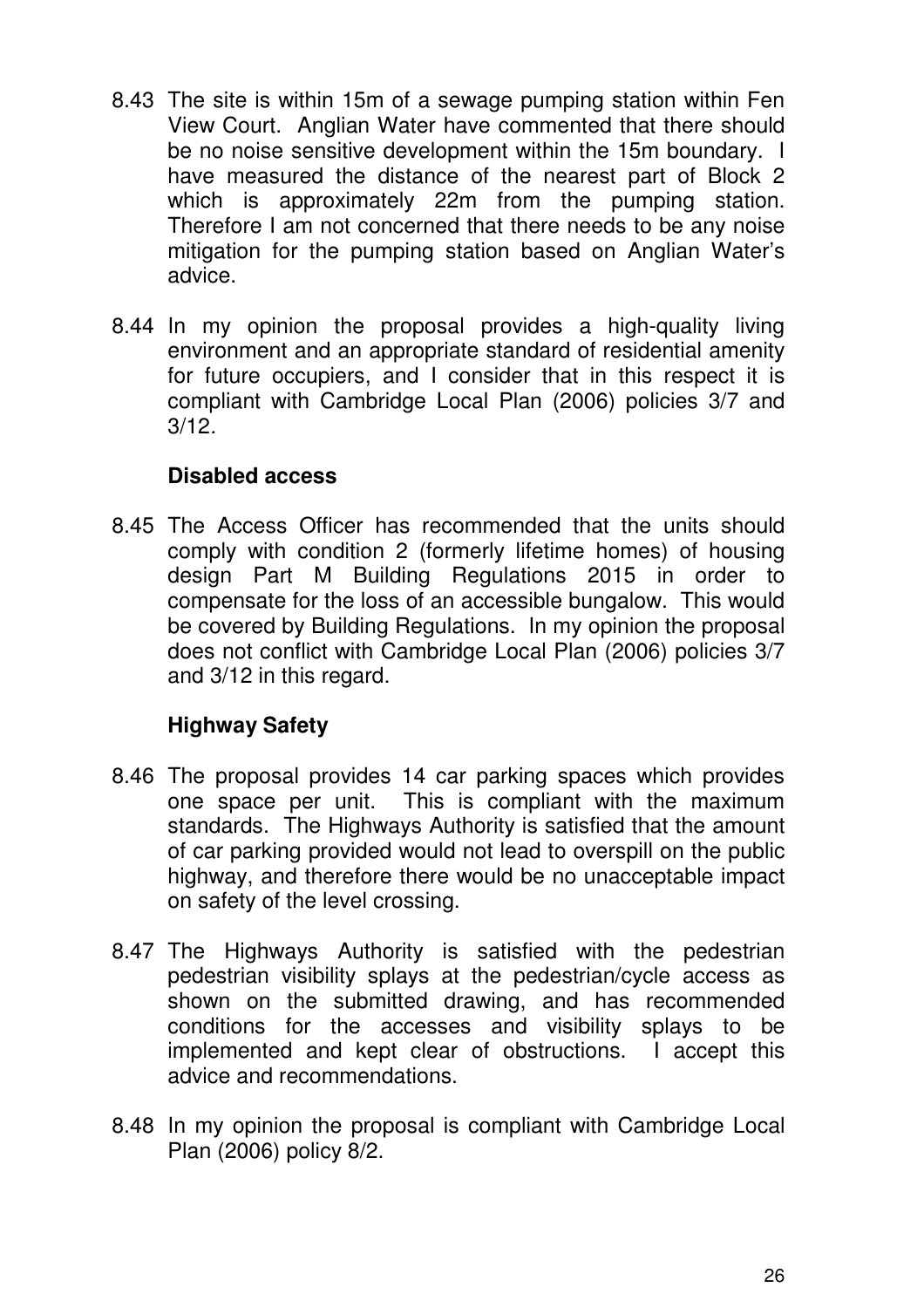# **Car Parking**

- 8.49 The proposal provides 14 car parking spaces split between two parking areas. The maximum standards are for 1 car parking space for dwellings up to two bedrooms outside the controlled parking zone.
- 8.50 This level of car parking is appropriate given the need to avoid overspill car parking on the public highway due to the proximity of the level crossing. I have therefore recommended a condition for the car parking spaces to be laid out prior to the first occupation of the development in the interests of highway safety.
- 8.51 Subject to this condition, in my opinion the proposal is compliant with the standards and Cambridge Local Plan (2006) policy 8/6.

## **Cycle Parking**

- 8.52 The proposal provides 24 cycle parking spaces for residents split between three covered and secure stores, and 6 visitor cycle parking spaces in the north eastern corner of the site.
- 8.53 The Cycling Officer has commented that there does not appear to be any cycle parking associated with Block 1 which is not acceptable. The applicant has responded that the cycle store for this block abuts Block 3 as shown on the site plan. This provides 8 spaces which meets the adopted standards and is in a convenient location for users.
- 8.54 The number of spaces for the cycle store serving Block 3 falls short of the standards by 4 spaces, however I am satisfied that this could be addressed through a condition for further details of the cycle store.
- 8.55 Third parties have commented that the dimensions of the cycle stores fall short of the requirements. I have measured the distance between the stands and am satisfied this meets the requirements. The Cycling Officer has commented that the stores are acceptable, subject to the comment above.
- 8.56 Subject to the recommended condition, in my opinion the proposal is compliant with Cambridge Local Plan (2006) policy 8/6.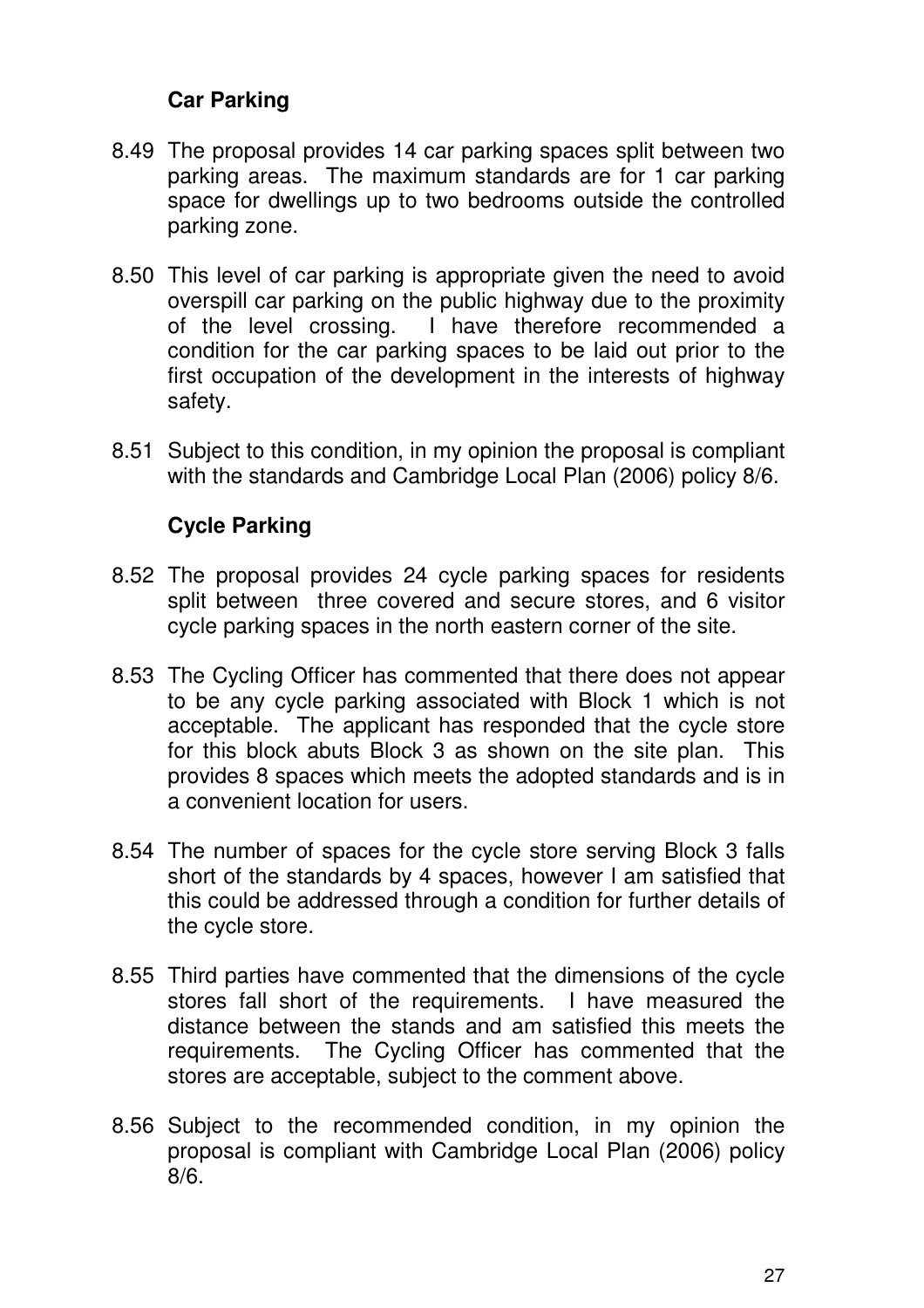## **Refuse Arrangements**

- 8.57 The proposal provides communal bin stores for each block which meet the adopted standards. Consultees in the Refuse and Recycling Team support the bin provision. I have recommended a condition for these to be provided prior to occupation in the interest of residential amenity.
- 8.58 The access would not be adopted by the Highways Authority. Consultees in the Refuse and Recycling Team are satisfied with the site layout for refuse vehicles to enter the site for collections. Subject to a condition recommended by consultees for details of the hardstanding construction to be submitted for approval, I am satisfied with the collection arrangements.
- 8.59 In my opinion the proposal is compliant with Cambridge Local Plan (2006) policy 3/12.

# **Drainage and flooding**

- 8.60 The south western corner of the site is within Flood Zone 3 which is the Environment Agency area of highest flood risk, and the remainder of the site (with the exception of the north western corner) is within Flood Zone 2. The applicant has submitted a Flood Risk Assessment including Sequential Test.
- 8.61 The proposed development has been set away from areas of highest flood risk as much as possible. All proposed development is outside of Flood Zone 3, with the exception of the very south west corner of Block 1. The proposal includes remodelling the ground levels which would allow the finished floor level of Block 1 to be above the flood line.
- 8.62 The demolition of the existing bungalow which is within Flood Zone 3 – along with the remodelling, would increase the flood water storage capacity on the site compared to the existing situation. In addition, the proposal includes permeable paving for the access and parking areas to provide surface water storage via infiltration.
- 8.63 The Senior Sustainability Officer and Sustainable Drainage Engineer are satisfied that the proposal has passed the Sequential Test and development in the proposed locations in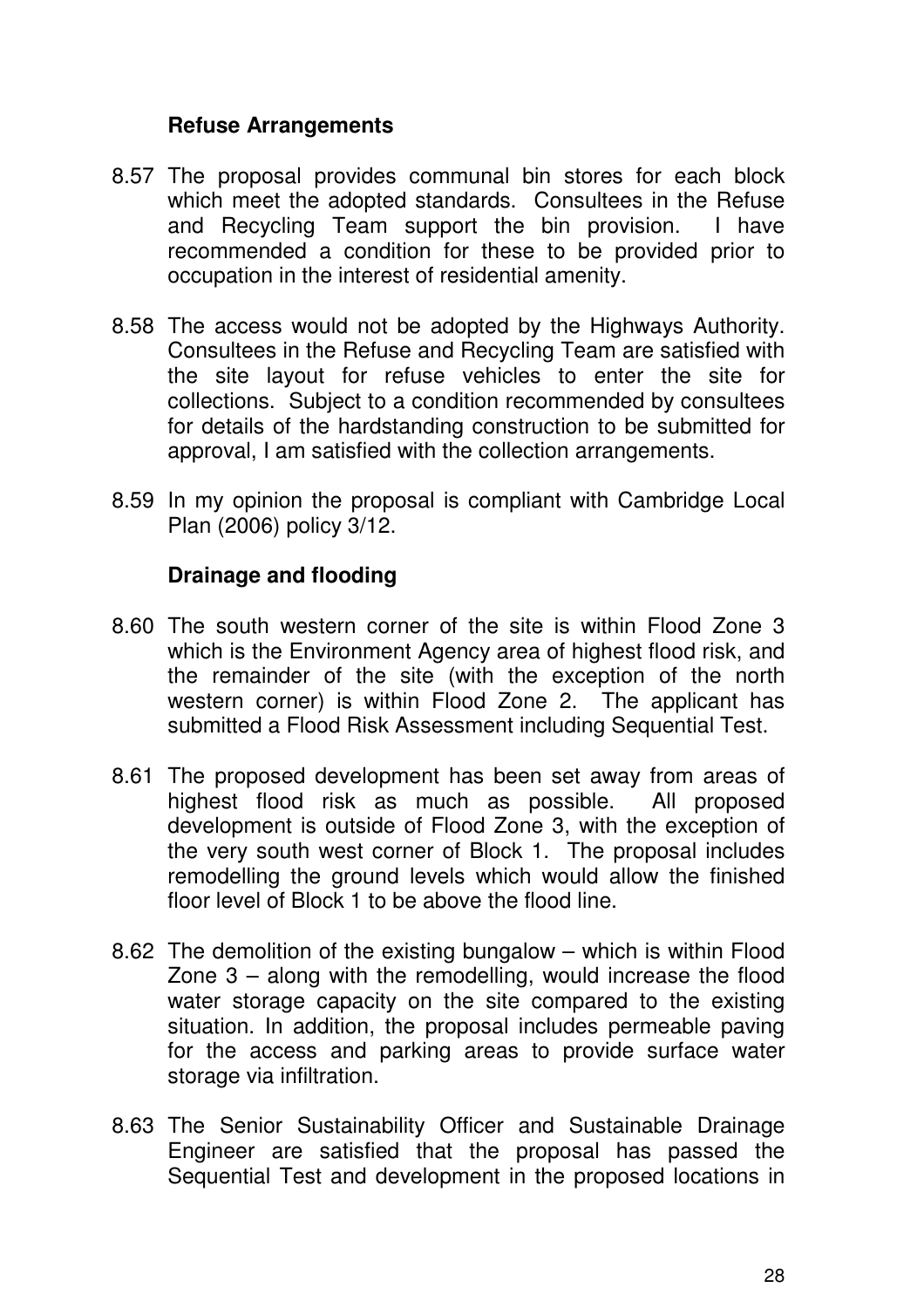acceptable in principle in this regard. Officers are satisfied with the proposed surface water drainage and floor risk mitigation measures, subject to conditions.

- 8.64 The Environment Agency was re-consulted on the updated Flood Risk Assessment, however no comments were received. Their objection related to the surface water drainage and flood risk mitigation measures. In the absence of their response, I am satisfied that the Senior Sustainability Officer has assessed the Flood Risk Assessment and that the issue has been resolved.
- 8.65 In my opinion, on the basis of advice from technical officers, the proposal provides acceptable mitigation and would not increase the risk of flooding elsewhere, in accordance with the NPPF.

# **Biodiversity**

- 8.66 The site has been cleared and left as scrubland, but was formerly residential curtilage. There are trees and scrub vegetation on the site to the west and along the southern site boundary. In my opinion, the site is of low biodiversity value, however Stourbridge Common is a site of local nature conservation importance.
- 8.67 The Ecology Officer has recommended that the southern boundary of the site shall not be externally lit (temporarily or permanently) in order to protect the site and surrounding area for use by bats. They have also recommended a condition for the provision of bat boxes. Subject to these conditions, I am satisfied that the proposal would comply with Cambridge Local Plan (2006) policies 4/3 and 4/6.

# **Renewable energy and sustainability**

8.68 Cambridge Local Plan (2006) policy 8/16 requires all major proposals to demonstrate that at least 10% of their developments energy requirements will be met from onsite renewable energy sources. The proposal states a preference for photovoltaic panels located on the roof. While the applicants have not provided calculations to demonstrate that this will meet the 10% requirement, the Senior Sustainability Officer supports the use of photovoltaic panels and recommends a condition for these calculations to be provided.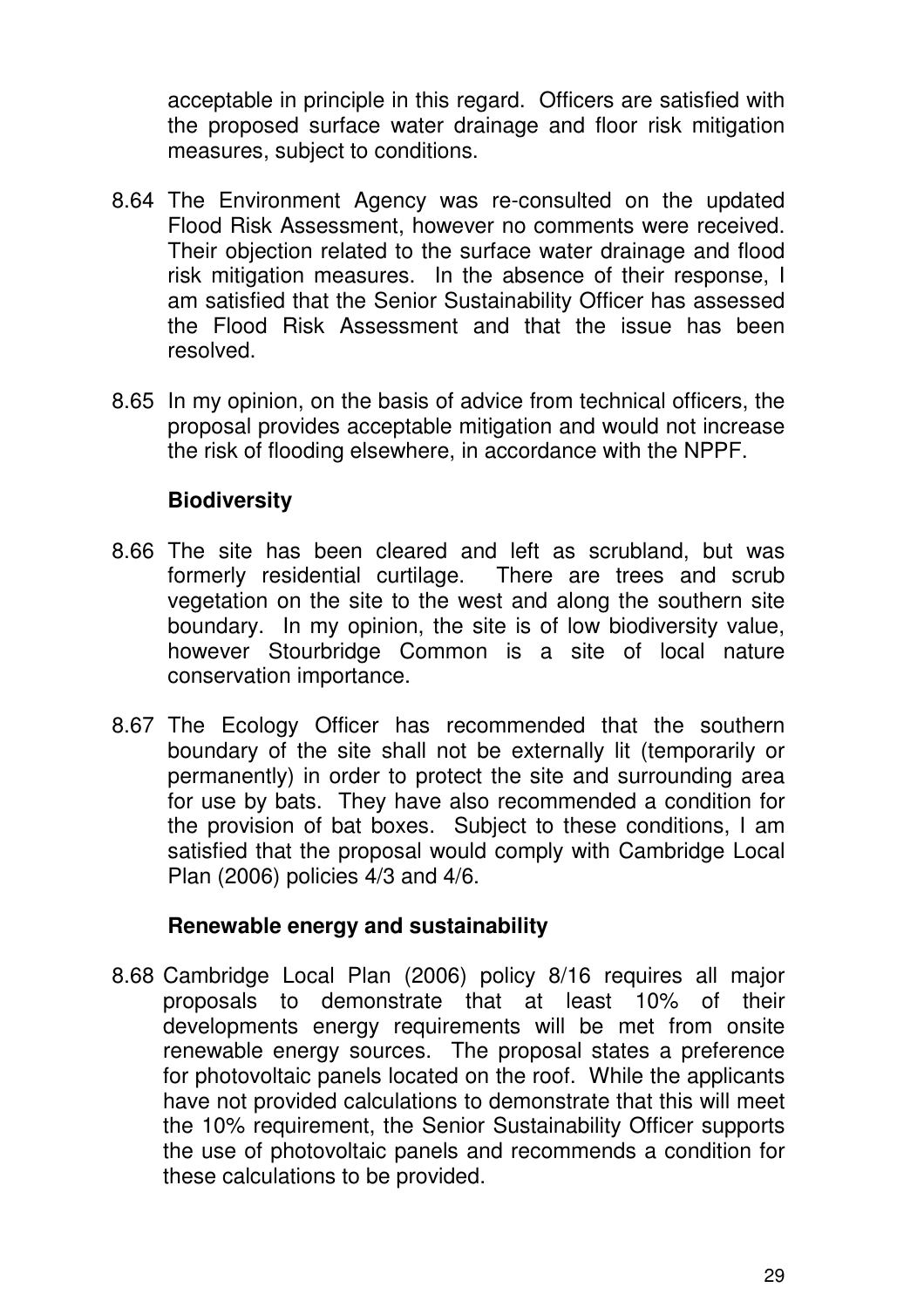8.69 In my opinion the applicants have suitably addressed the issue of sustainability and renewable energy and the proposal is in accordance with Cambridge Local Plan (2006) policy 8/16 and the Sustainable Design and Construction SPD 2007.

# **Public Art**

8.70 The adopted Public Art SPD (2010) requires major development to make a contribution towards public art. A financial contribution is no longer secured via a planning obligation. Given the scale of the proposed development, I am satisfied that it would not be reasonable to recommend a condition requiring public art to be provided.

# **Third Party Representations**

8.71 The comments from third parties have been addressed in the sections above.

# **Planning Obligations (s106 Agreement)**

8.72 The Community Infrastructure Levy (CIL) Regulations 2010 have introduced the requirement for all local authorities to make an assessment of any planning obligation in relation to three tests. Each planning obligation needs to pass three statutory tests to make sure that it is

(a) necessary to make the development acceptable in planning terms;

(b) directly related to the development; and

(c) fairly and reasonably related in scale and kind to the development.

In bringing forward my recommendations in relation to the Planning Obligation for this development I have considered these requirements.

8.73 In line with the CIL Regulations, councils can pool no more than five S106 contributions towards the same project. The new 'pooling' restrictions were introduced from 6 April 2015 and relate to new S106 agreements. This means that all contributions now agreed by the city council must be for specific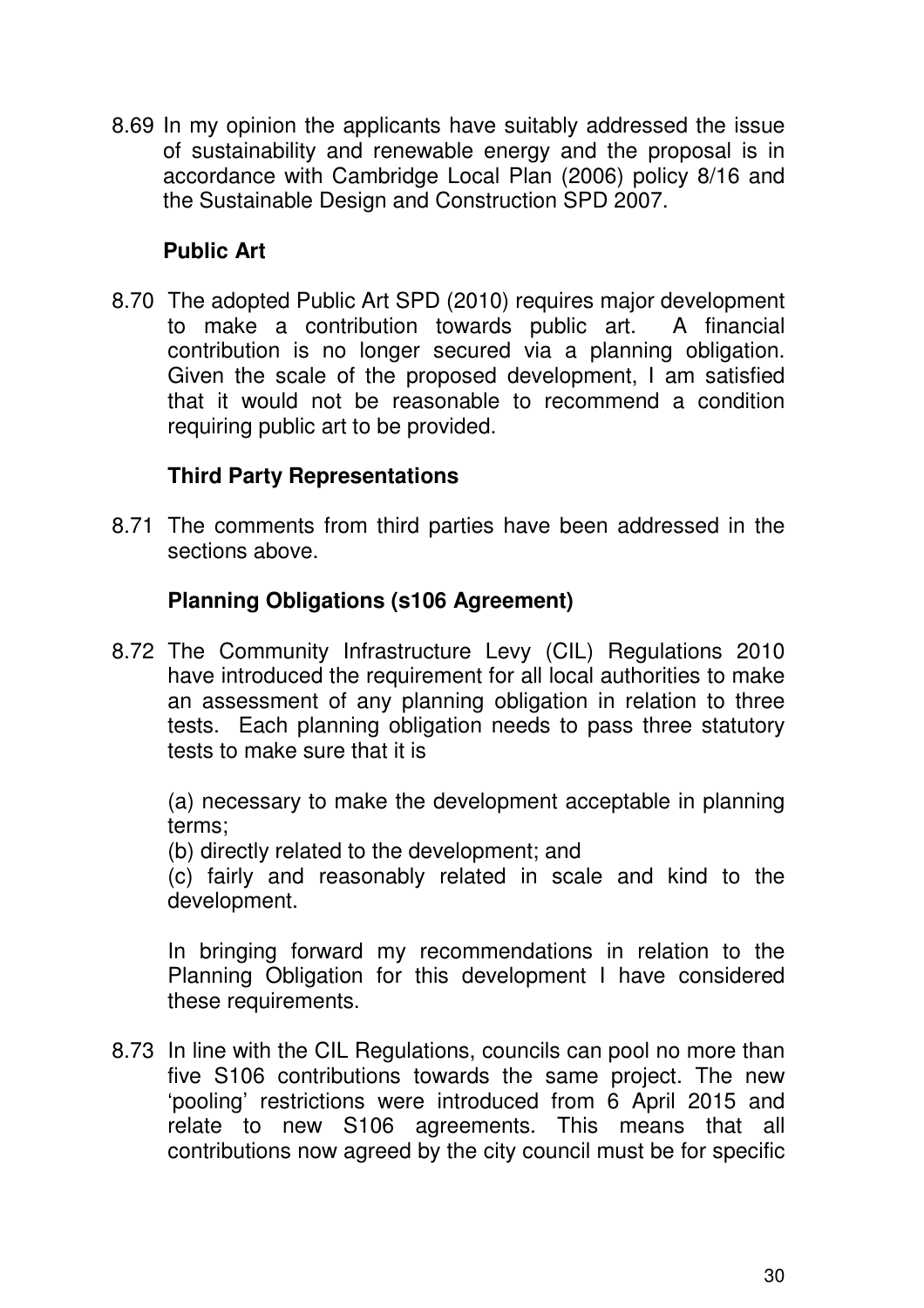projects at particular locations, as opposed to generic infrastructure types within the city of Cambridge.

8.74 The following table is a summary of the s106 contributions that will be requested in relation to this development:

| Open Space                     | $\pmb{\mathfrak{L}}$ 6,050 – Towards the provision and/or<br>improvement of and/or access to Informal<br>Open Space at Stourbridge Common.                                                         |
|--------------------------------|----------------------------------------------------------------------------------------------------------------------------------------------------------------------------------------------------|
| <b>Play Space</b>              | £7,900 – Towards provision of and / or<br>improvements to the Green End Road<br>Recreation Ground play area.                                                                                       |
| <b>Indoor Sports</b>           | £6,725 – Towards the provision of a new<br>indoor court and extended sports hall floor<br>at North Cambridge Academy.                                                                              |
| <b>Outdoor Sports</b>          | £5,950 – Towards the provision of / or<br>improvement of artificial cricket nets and<br>wicket at North Cambridge Academy.                                                                         |
| Community<br><b>Facilities</b> | £15,702 – Towards the provision and / or<br>improvement of the facilities (inc kitchen,<br>toilets, storage and furniture<br>and<br>equipment) at Browns Field Youth &<br><b>Community Centre.</b> |

- 8.75 Although the County Council is of the view that the proposed development would not generate children and therefore is not seeking contributions towards education, in my opinion the contributions towards play space for children and young people sought by the City Council are justified in line with the Planning Obligation Strategy 2010.
- 8.76 Subject to the completion of a S106 planning obligation I am satisfied that the proposal accords with Cambridge Local Plan (2006) policies 3/8, 5/14 and 10/1 and the Planning Obligation Strategy 2010 and the Cambridge City Council Open Space Standards Guidance for Interpretation and Implementation (2010)

Monitoring costs

8.77 There are no standard monitoring costs and no exceptional circumstances in this instance.

Planning Obligations Conclusion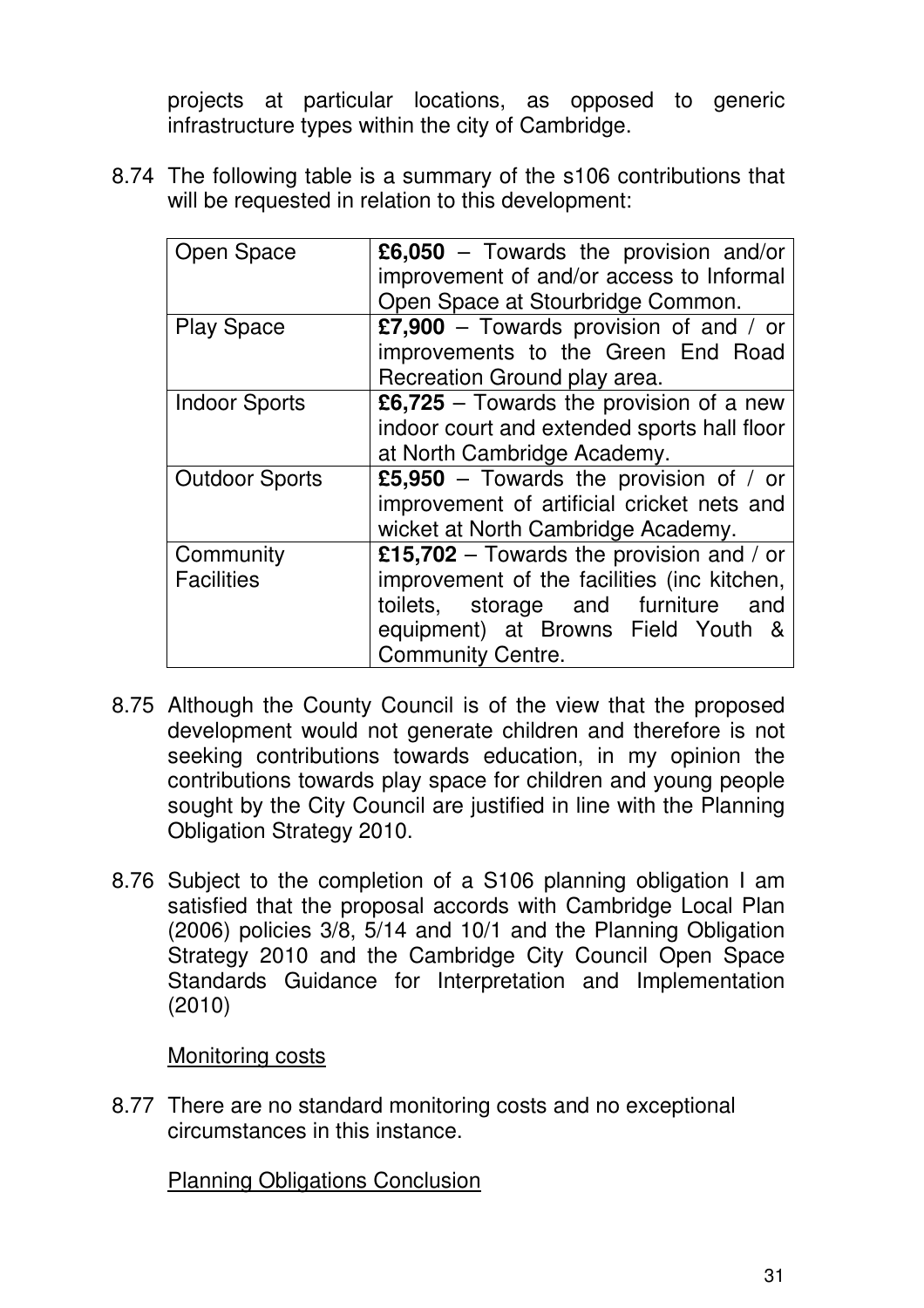8.78 It is my view that the planning obligation is necessary, directly related to the development and fairly and reasonably in scale and kind to the development and therefore the Planning Obligation passes the tests set by the Community Infrastructure Levy Regulations 2010.

# **9.0 CONCLUSION**

9.1 The proposal would provide 13 additional units following demolition of the existing bungalow. The NPPF puts strong emphasis on providing high quality housing. In my opinion, the proposal has taken account of the constraints of the site and, subject to conditions, accords with the relevant development plan policies. The buildings would be a high quality design and would enhance the appearance of the site, the streetscene along Fen Road and the river frontage. There would be no harm to views from Stourbridge Common or its ecological value. The proposal has demonstrated acceptable drainage and highways arrangements.

# **10.0 RECOMMENDATION**

**APPROVE** subject to completion of the s106 Agreement and the following conditions:

1. The development hereby permitted shall be begun before the expiration of three years from the date of this permission.

 Reason: In accordance with the requirements of section 51 of the Planning and Compulsory Purchase Act 2004.

2. The development hereby permitted shall be carried out in accordance with the approved plans as listed on this decision notice.

 Reason: In the interests of good planning, for the avoidance of doubt and to facilitate any future application to the Local Planning Authority under Section 73 of the Town and Country Planning Act 1990.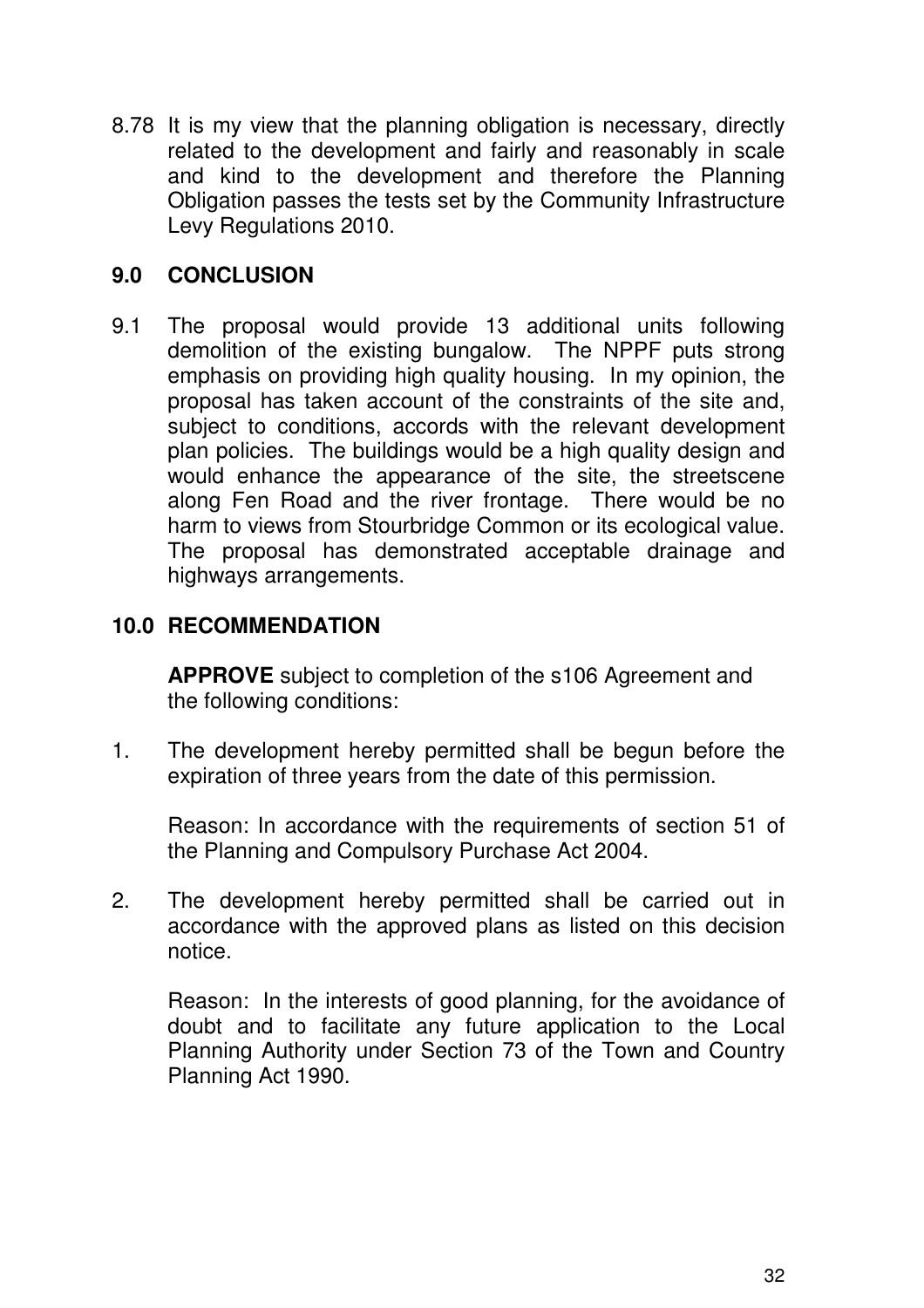3. No construction work or demolition work shall be carried out or plant operated other than between the following hours: 0800 hours and 1800 hours on Monday to Friday, 0800 hours and 1300 hours on Saturday and at no time on Sundays, Bank or Public Holidays.

 Reason: To protect the amenity of the adjoining properties. (Cambridge Local Plan 2006 policy 4/13)

4. There should be no collection or deliveries to the site during the demolition and construction stages outside the hours of 0800 hours and 1800 hours on Monday to Friday, 0800 hours to 1300 hours on Saturday and at no time on Sundays, Bank or Public Holidays.

 Reason: To protect the amenity of the adjoining properties. (Cambridge Local Plan 2006 policy 4/13)

5. In the event of the foundations for the proposed development requiring piling, prior to the development taking place the applicant shall provide the local authority with a report / method statement for approval detailing the type of piling and mitigation measures to be taken to protect local residents from noise and/or vibration. Potential noise and vibration levels at the nearest noise sensitive locations shall be predicted in accordance with the provisions of BS 5228-1&2:2009 Code of Practice for noise and vibration control on construction and open sites. Development shall be carried out in accordance with the approved details.

 Due to the proximity of this site to existing residential premises and other noise sensitive premises, impact pile driving is not recommended.

 Reason: To protect the amenity of the adjoining properties. (Cambridge Local Plan 2006 policy 4/13)

6. No development shall commence until a programme of measures to minimise the spread of airborne dust from the site during the demolition / construction period has been submitted to and approved in writing by the Local Planning Authority. The development shall be implemented in accordance with the approved scheme.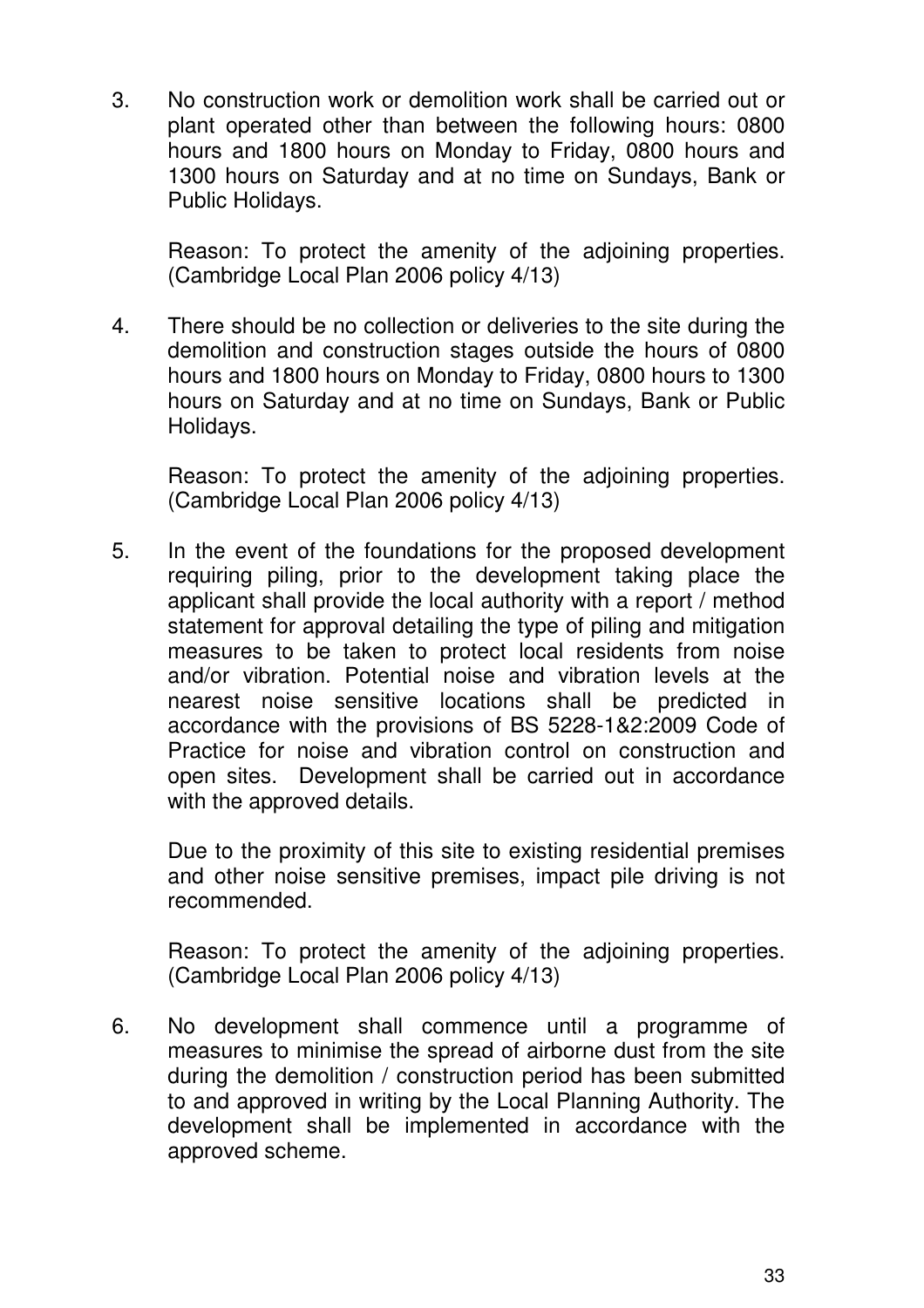Reason: To protect the amenity of nearby properties Cambridge Local Plan 2006 policy4/13

7. Prior to the commencement of development, a noise assessment of external and internal noise levels and a noise insulation / attenuation scheme as appropriate, detailing the acoustic / noise insulation performance specification of the external building envelope of the residential units (having regard to the building fabric, glazing and ventilation) and other mitigation to reduce the level of noise experienced externally and internally at the residential units as a result of high ambient noise levels in the area from the railway and Fen Road, shall be submitted to and approved in writing by the local planning authority. The scheme shall have regard to the external and internal noise levels recommended in British Standard 8233:2014 "Guidance on sound insulation and noise reduction for buildings". The scheme as approved shall be fully implemented before the use hereby permitted is commenced and shall be retained thereafter.

 Reason: To protect the residential amenity of future occupiers (Cambridge Local Plan 2006 policy 4/13).

8. If during the construction of development contamination is encountered, the local planning authority shall be immediately informed. The contamination shall be fully assessed and an appropriate remediation scheme prepared and submitted to the local planning authority for written approval. No part of the development hereby permitted shall be occupied until the agreed remediation works have been completed.

 Reason: The applicant/agent and the local planning authority need to be satisfied that the condition of the site is such that its future permitted use is not prejudicial to health in the interests of environmental and public safety in accordance with Cambridge Local Plan 2006 Policy 4/13.

9. Prior to the commencement of development, a Detailed Waste Management and Minimisation Plan (DWMMP) shall be submitted to and approved in writing by the local planning authority. The DWMMP shall include details of: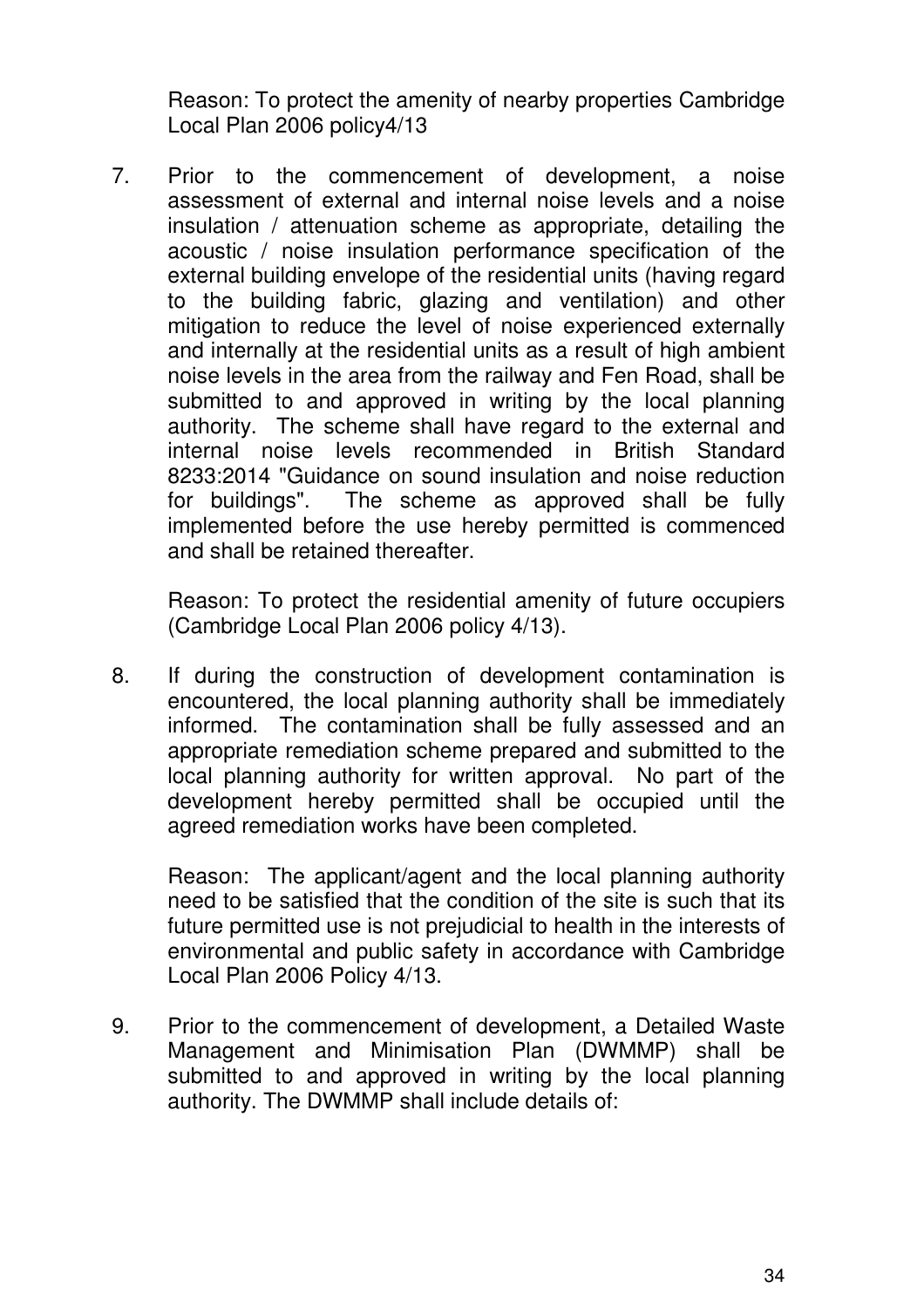a) construction waste infrastructure if appropriate including a construction material recycling facility to be in place during all phases of construction; b) anticipated nature and volumes of construction waste and measures to ensure the maximisation of the reuse of waste; c) measures and protocols to ensure effective segregation of construction waste at source including waste sorting, storage, recovery and recycling facilities to ensure the maximisation of waste materials both for use within and outside the site; d) any other steps to ensure the minimisation of waste during construction; e) the location and timing of provision of facilities pursuant to criteria a/b/c/d; f) proposed monitoring and timing of submission of monitoring reports; g) the proposed timing of submission of a Waste Management Closure Report to demonstrate the effective implementation, management and monitoring of construction waste during the construction lifetime of the development. The Detailed Waste Management and Minimisation Plan shall be implemented in accordance with the agreed details.

 Reason: In the interests of maximising waste re-use and recycling opportunities; and to comply with policy CS28 of the Cambridgeshire and Peterborough Minerals and Waste Core Strategy (2011) and the Recycling in Cambridgeshire and Peterborough (RECAP) Waste Design Guide 2012; and to comply with the National Planning Policy for Waste October 2014; and Guidance for Local Planning Authorities on Implementing Planning Requirements of the European Union Waste Framework Directive (2008/98/EC), Department for Communities and Local Government, December 2012.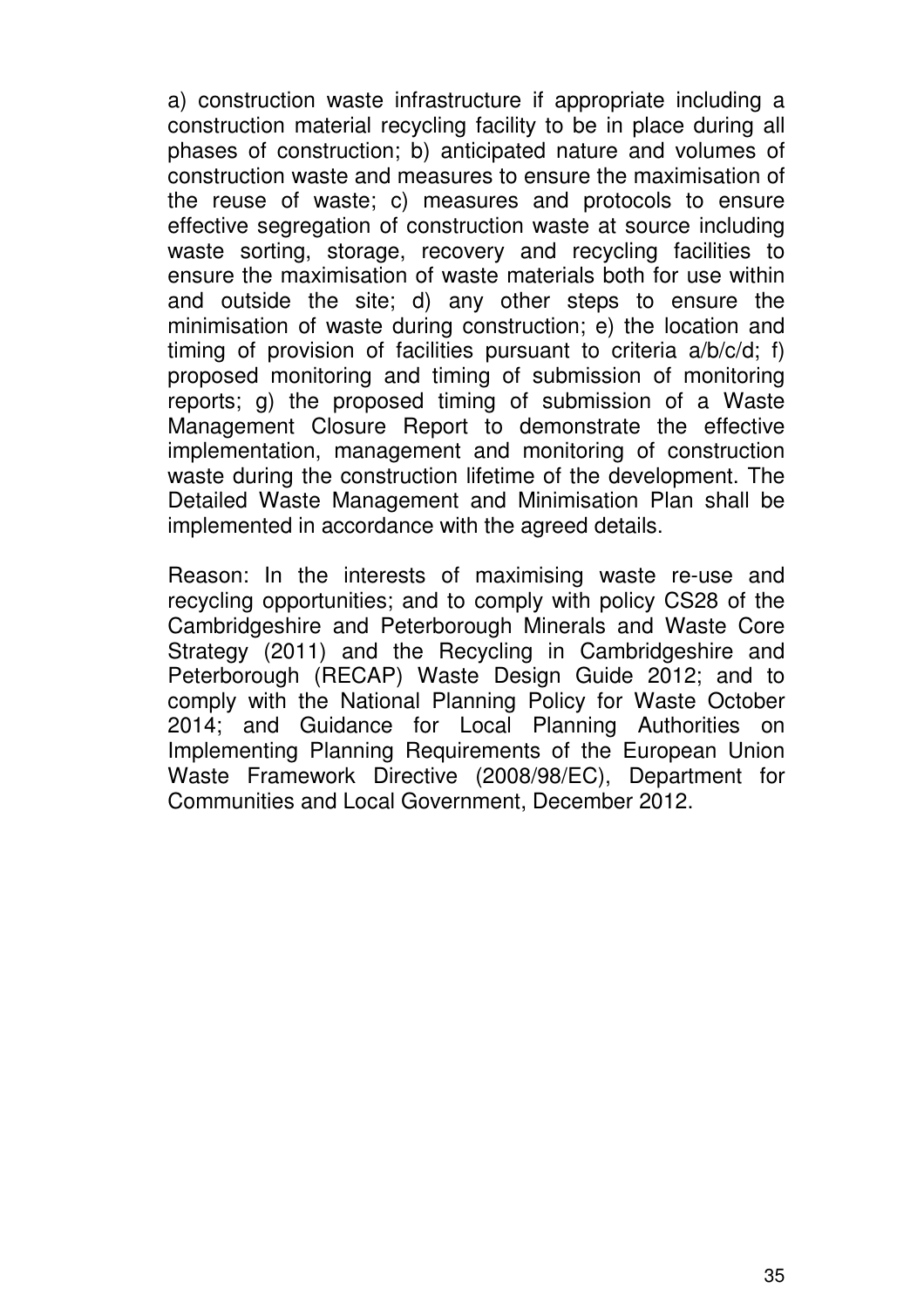10. Details of both hard and soft landscape works shall be submitted to and approved in writing by the local planning authority, and shall be completed in accordance with the approved details prior to first occupation of the development hereby permitted or within the first planting period thereafter. These details shall include proposed finished levels or contours; means of enclosure; car parking layouts, other vehicle and pedestrian access and circulation areas; hard surfacing materials; minor artefacts and structures (eg furniture, play equipment, refuse or other storage units, signs, lighting); proposed and existing functional services above and below ground (eg drainage, power, communications cables, pipelines indicating lines, manholes, supports); retained historic landscape features and proposals for restoration, where relevant. Soft Landscape works shall include planting plans; written specifications (including cultivation and other operations associated with plant and grass establishment); schedules of plants, noting species, plant sizes and proposed numbers/densities where appropriate and an implementation programme.

 Reason: In the interests of visual amenity and to ensure that suitable hard and soft landscape is provided as part of the development. (Cambridge Local Plan 2006 policies 3/4, 3/11 and 3/12)

11. A plan indicating the positions, design, materials and type of boundary treatments shall be submitted to and approved in writing by the local planning authority, and shall be completed in accordance with the approved details prior to first occupation of the development hereby approved and retained thereafter.

 Reason: To ensure an appropriate boundary treatment is implemented. (Cambridge Local Plan 2006 policies 3/4, 3/11 and 3/12)

12. A landscape management plan, including long term design objectives, management responsibilities and maintenance schedules for all landscape areas (other than small privately owned, domestic gardens) shall be submitted to and approved in writing by the local planning authority prior to first occupation of the development hereby permitted, and implemented in accordance with the approved details thereafter.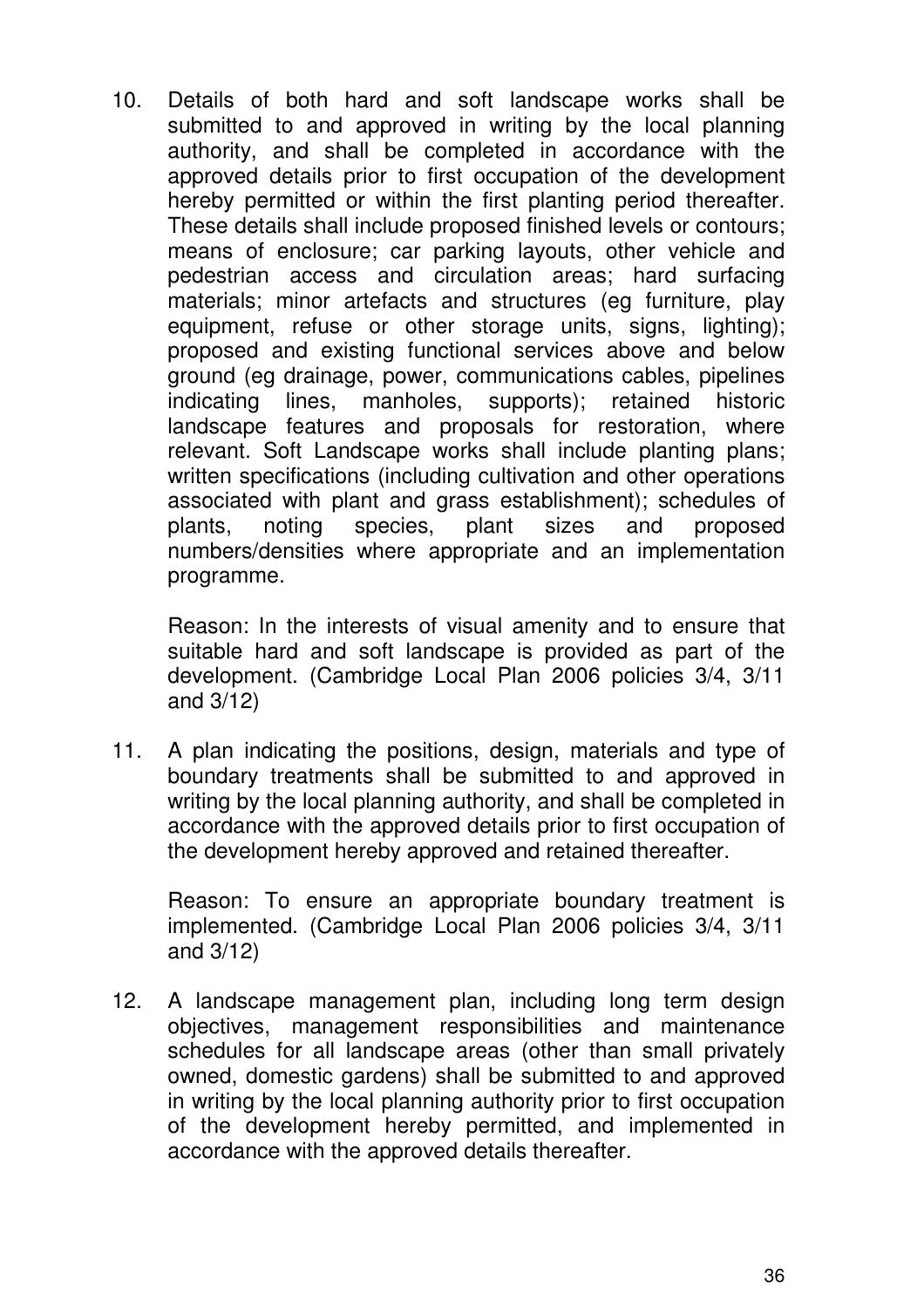Reason: In the interests of visual amenity and to ensure that suitable hard and soft landscape is provided as part of the development. (Cambridge Local Plan 2006 policies 3/4, 3/11 and 3/12).

13. Prior to the commencement of development, other than demolition, no development shall take place until samples of the materials to be used in the construction of the external surfaces of the development hereby permitted have been submitted to and approved in writing by the local planning authority. The development shall be carried out in accordance with the approved details.

 Reason: To ensure that the appearance of the external surfaces is appropriate. (Cambridge Local Plan 2006 policies 3/4 and 3/12).

14. Prior to the commencement of development, other than demolition, full details of all non-masonry walling systems, cladding panels or other external screens including structural members, infill panels, edge, junction and coping details, colours, surface finishes/textures and relationships to glazing and roofing are to be submitted to and approved in writing by the local planning authority. This may consist of large-scale drawings and/or samples. Thereafter the development shall be undertaken in accordance with the agreed details.

 Reason: To ensure that the materials selected are of a high quality and appropriate to the context of the building (Cambridge Local Plan 2006 policy 3/12).

15. Prior to the commencement of development, other than demolition, a renewable energy statement, which demonstrates that at least 10% of the development's total predicted energy requirements will be from on-site renewable energy sources, shall be submitted to and approved in writing by the local planning authority. The statement shall include the following details:

 a) The total predicted energy requirements of the development, set out in Kg/CO2/annum.

 b) A schedule of proposed on-site renewable energy technologies, their respective carbon reduction contributions, location, design and a maintenance programme.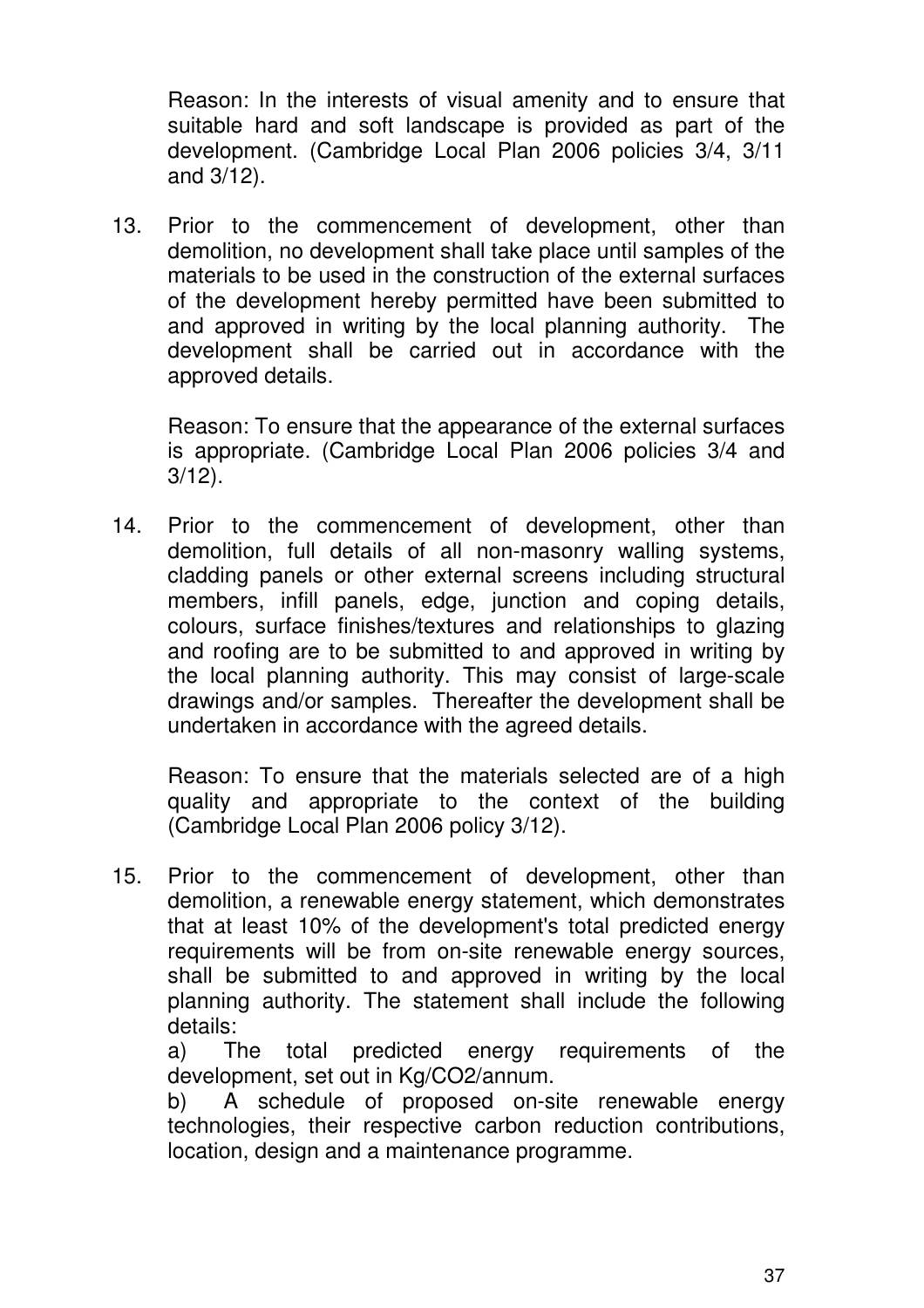Reason: In the interests of reducing carbon dioxide emissions. (Cambridge Local Plan 2006 policy 8/16).

16. No development shall commence until a detailed surface water drainage scheme for the site, based on the Flood Risk Assessment (FRA) (ref: 4737 Rev A by Thomas consulting) has been submitted to and approved in writing by the local planning authority. The scheme shall be implemented in accordance with the approved details prior to first occupation of the development hereby permitted.

 Reason: To prevent the increased risk of flooding, to improve and protect water quality, and improve habitat and amenity.

17. No development shall commence until a foul water strategy has been submitted to and approved in writing by the Local Planning Authority. No dwellings shall be occupied until the works have been carried out in accordance with the foul water strategy so approved.

 Reason: To prevent environmental and amenity problems arising from flooding.

18. Details for the long term maintenance arrangements for any parts of the surface water drainage system which will not be adopted (including all SuDS features) to be submitted to and approved in writing by the Local Planning Authority prior to the first occupation of any of the dwellings hereby permitted. The submitted details should identify runoff sub-catchments, SuDS components, control structures, flow routes and outfalls. In addition, the plan must clarify the access that is required to each surface water management component for maintenance purposes. The maintenance plan shall be carried out in full thereafter.

 Reason: To ensure the satisfactory maintenance of un-adopted drainage systems in accordance with the requirements of paragraphs 103 and 109 of the National Planning Policy Framework.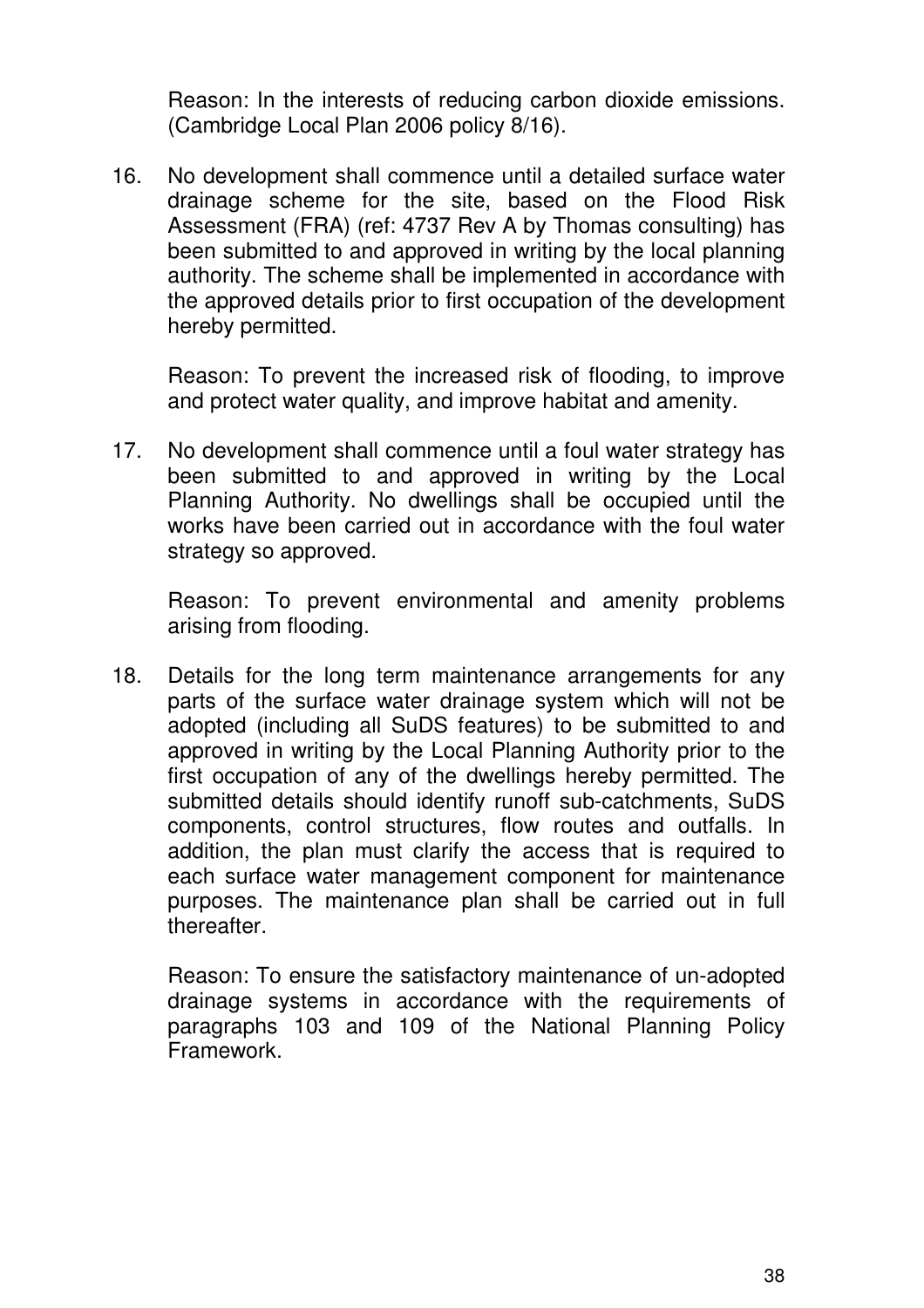19. The flood mitigation scheme shall be implemented in accordance with the Flood Risk Assessment (FRA) (ref: 4737 Rev A by Thomas consulting) and the levels shown in drawing 368 P06 Proposed and Existing Site Levels. Prior to first occupation of the development hereby permitted, a full topographic survey of the site including land levels, finished floor levels, shall be carried out in metres O.D.N. and submitted to and approved in writing by the Local Planning Authority.

 Reason: In the interests of flood prevention in this context, Cambridge Local Plan policy 3/4.

20. No development shall commence until details of the construction of the hardstanding for the access have been submitted to and approved in writing by the local planning authority. The hardstanding shall, as a minimum, be capable of supporting vehicles of 26 tonne weight and shall be constructed in accordance with the approved details prior to first occupation of any of the units hereby permitted.

 Reason: In the interests of highway safety (Cambridge Local Plan 2006 policy 8/2).

21. The access and manoeuvring areas shall be provided as shown on the approved drawings prior to first occupation of the development hereby permitted and retained free of obstruction thereafter.

 Reason: In the interests of highway safety (Cambridge Local Plan 2008 policy 8/2).

22. Two 2.0 x 2.0 metres visibility splays shall be provided as shown on the drawings prior to first occupation of the development hereby permitted. One visibility splay is required on each side of the access, measured to either side of the access, with a set-back of two metres from the highway boundary along each side of the access. This area shall thereafter be kept clear of all planting, fencing, walls and the like exceeding 600mm high.

 Reason: In the interests of highway safety (Cambridge Local Plan 2006 policy 8/2).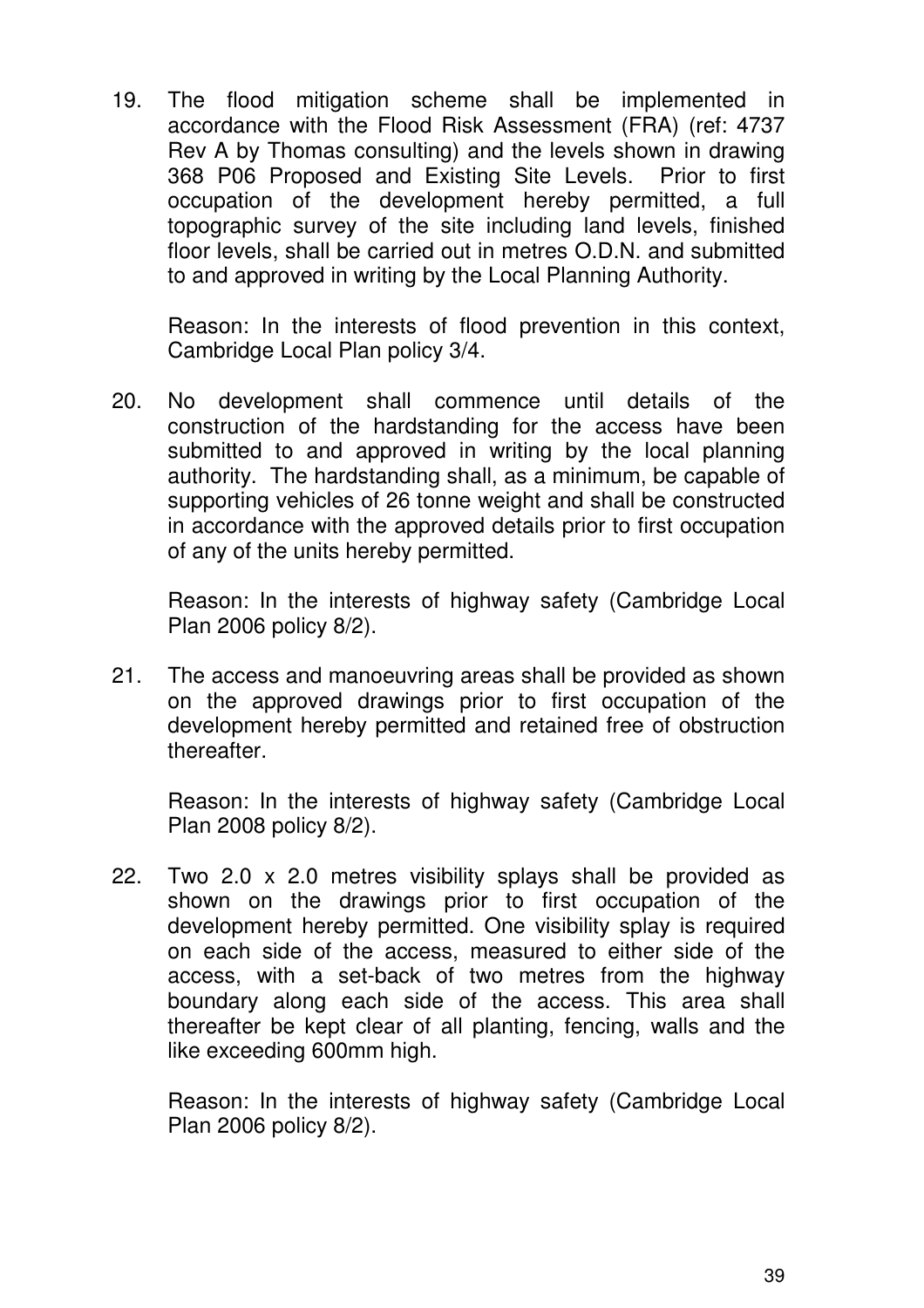23. The car parking spaces shall be provided as shown on the drawings prior to first occupation of the development hereby permitted and retained free of obstruction thereafter.

 Reason: In the interests of highway safety (Cambridge Local Plan 2006 policies 8/2 and 8/10).

24. Details of facilities for the covered, secured parking of bicycles for use in connection with the development hereby permitted shall be submitted to and approved by the local planning authority in writing, and shall be completed in accordance with the approved details prior to first occupation of the development hereby approved and retained thereafter.

 Reason: To ensure appropriate provision for the secure storage of bicycles. (Cambridge Local Plan 2006 policy 8/6).

25. The bin stores shall be provided as shown on the drawings prior to first occupation of the development hereby permitted and retained thereafter.

Reason: In the interests of residential amenity.

26. No development shall take place within the site until the applicant, or their agent or successors in title, has secured the implementation of a programme of archaeological work in accordance with a written scheme of investigation which has been submitted by the applicant and approved in writing by the local planning authority.

 Reason: To ensure that an appropriate archaeological investigation of the site has been implemented before development commences. (Cambridge Local Plan 2006 policy 4/9)

27. Details of an external lighting scheme including lighting of the pedestrian and vehicle accesses, turning areas, parking spaces, and bin and cycle stores should be submitted to and approved in writing by the local planning authority, and shall be implemented in accordance with the approved details prior to first occupation of the development hereby permitted. The southern boundary of the site shall not be externally lit (temporarily or permanently).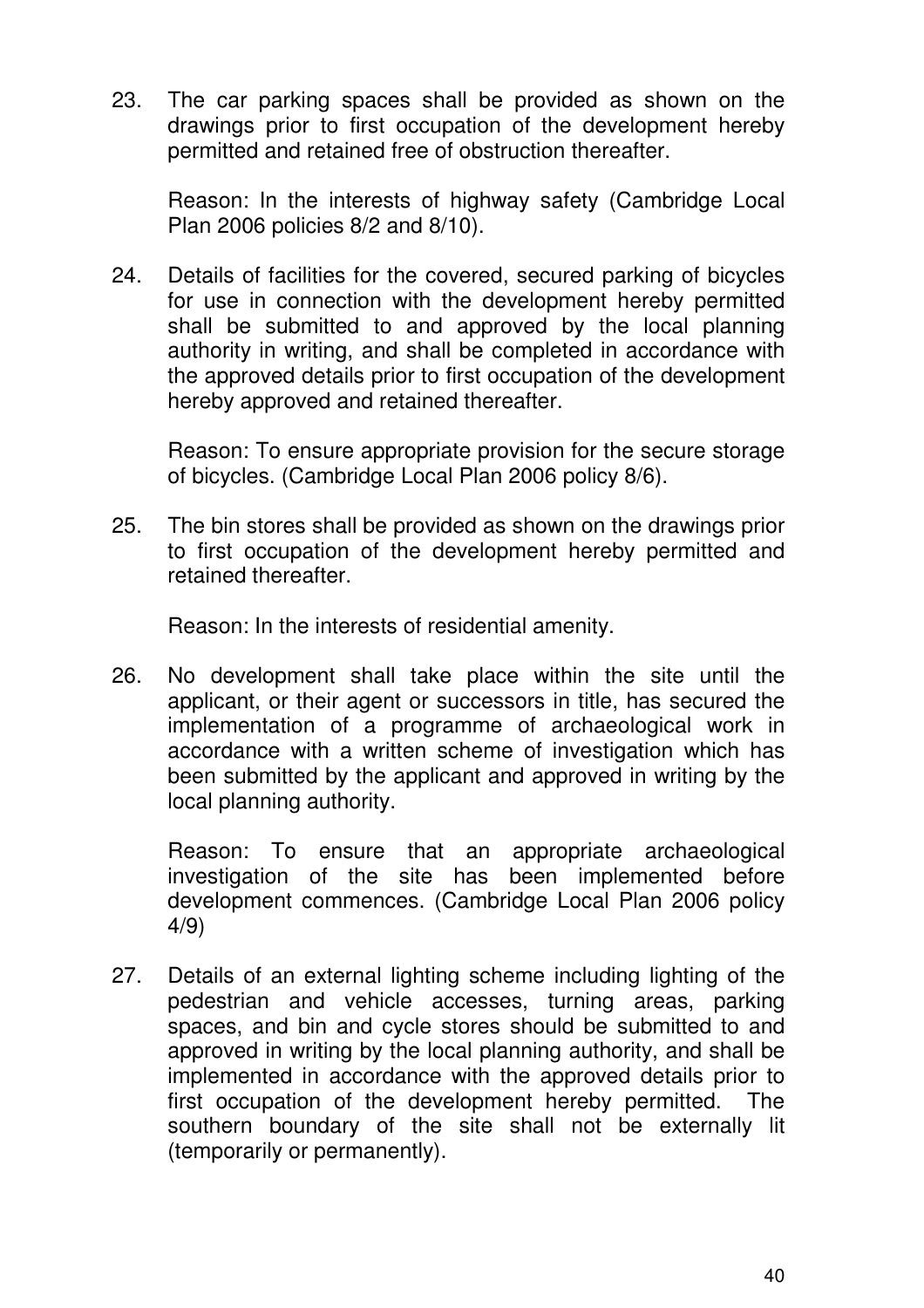Reason: In the interests of residential amenity and to protect the bat commuting route identified along the River Cam (Cambridge Local Plan 2006 policies 3/4, 3/11, 3/12 and 4/3).

28. No development, other than demolition, shall commence until a plan has been submitted to and approved in writing by the Local Authority detailing the proposed specification, number and locations of internal bat boxes within the new buildings. The installation shall be carried out and subsequently maintained in accordance with the approved plans.

 Reasons: To provide ecological enhancements for protected species on the site.

29. The windows on the north east and south west elevations of Blocks 1, 2 and 3 serving bathrooms or en-suites shall be obscure glazed to a minimum level of obscurity to conform to Pilkington Glass level 3 or equivalent prior to commencement of use and shall have restrictors to ensure that the window cannot be opened more than 45 degrees beyond the plane of the adjacent wall and shall be retained as such thereafter.

 Reason: In the interests of residential amenity (Cambridge Local Plan 2006 policies 3/4 and 3/12).

**INFORMATIVE:** Cambridge International Airport should be informed of any construction plan for the use of cranes so that they can be assessed to ensure they do not penetrate the safeguarded surfaces.

**INFORMATIVE:** Dust condition informative

 To satisfy the condition requiring the submission of a program of measures to control airborne dust above, the applicant should have regard to:

 -Council's Supplementary Planning Document - "Sustainable Design and Construction 2007": http://www.cambridge.gov.uk/public/docs/sustainable-designand-construction-spd.pdf

 -Guidance on the assessment of dust from demolition and construction